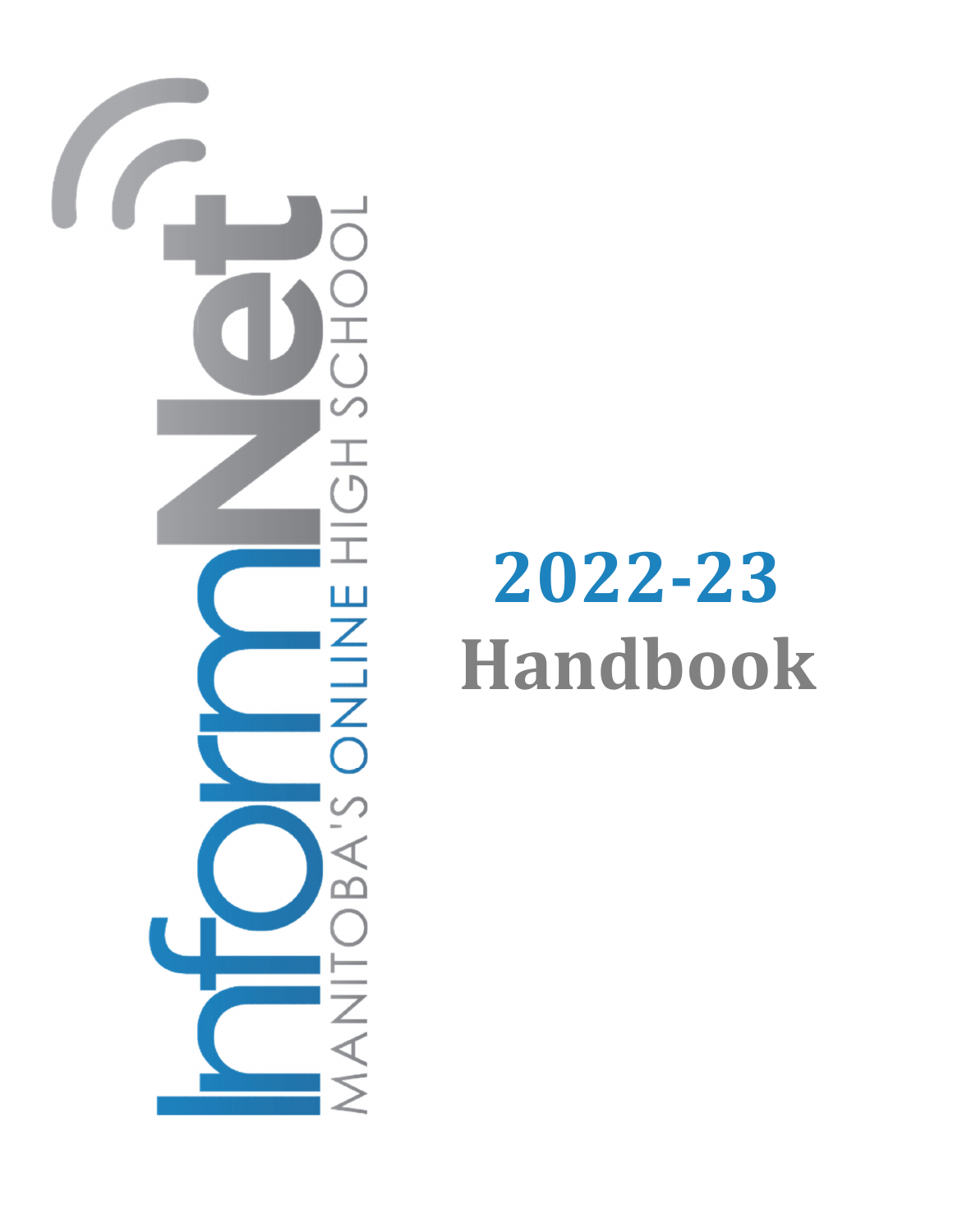

# **Contents**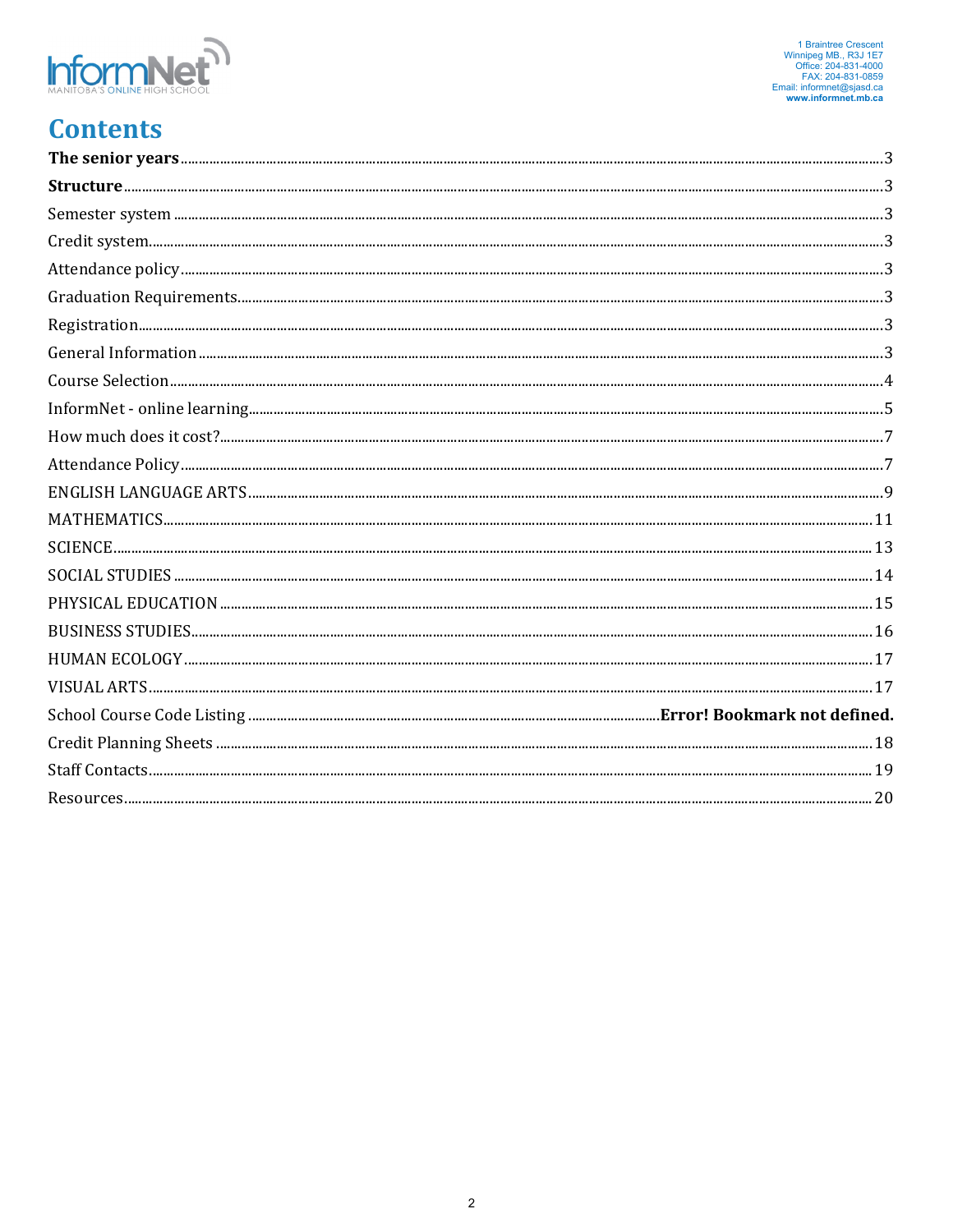

## **The Senior Years**

The senior years provides a varied curriculum to meet the needs, interests, and abilities of students. The program provides a sound basis for further education or immediate employment.

This booklet has been designed to answer some of the questions that arise as students make the transition to the senior years of secondary education

## **Structure**

The Manitoba Education high school structure includes Grades 9, 10, 11 and 12.

## **Semester system**

Most senior year's courses are taught on a semester system. The course runs from September to the end of January or from February to the end of June. Each student is timetabled individually depending on the courses selected.

## **Credit system**

The credit system provides a framework enabling students to pursue programs best suited to their individual needs and aspirations. A student may earn one credit by successfully completing a course of study. Half credits may be earned in a similar manner.

# **Attendance policy**

Students are expected to log into their courses daily. Most course require one to two hours of work per day. The granting of course credits on a per subject basis is conditional on meeting school attendance requirements.

# **Graduation Requirements**

Students are required to accumulate a minimum of 30 credits to graduate with a Manitoba Provincial Diploma.

# **Registration**

Registration forms are online at www.informnet.mb.ca

# **General Information**

Consider your selected courses carefully. In many instances it will be impossible to make alternate choices later. Selections made during the spring registration period will determine the courses offered for the next school year. Timetable changes will be considered based on individual needs.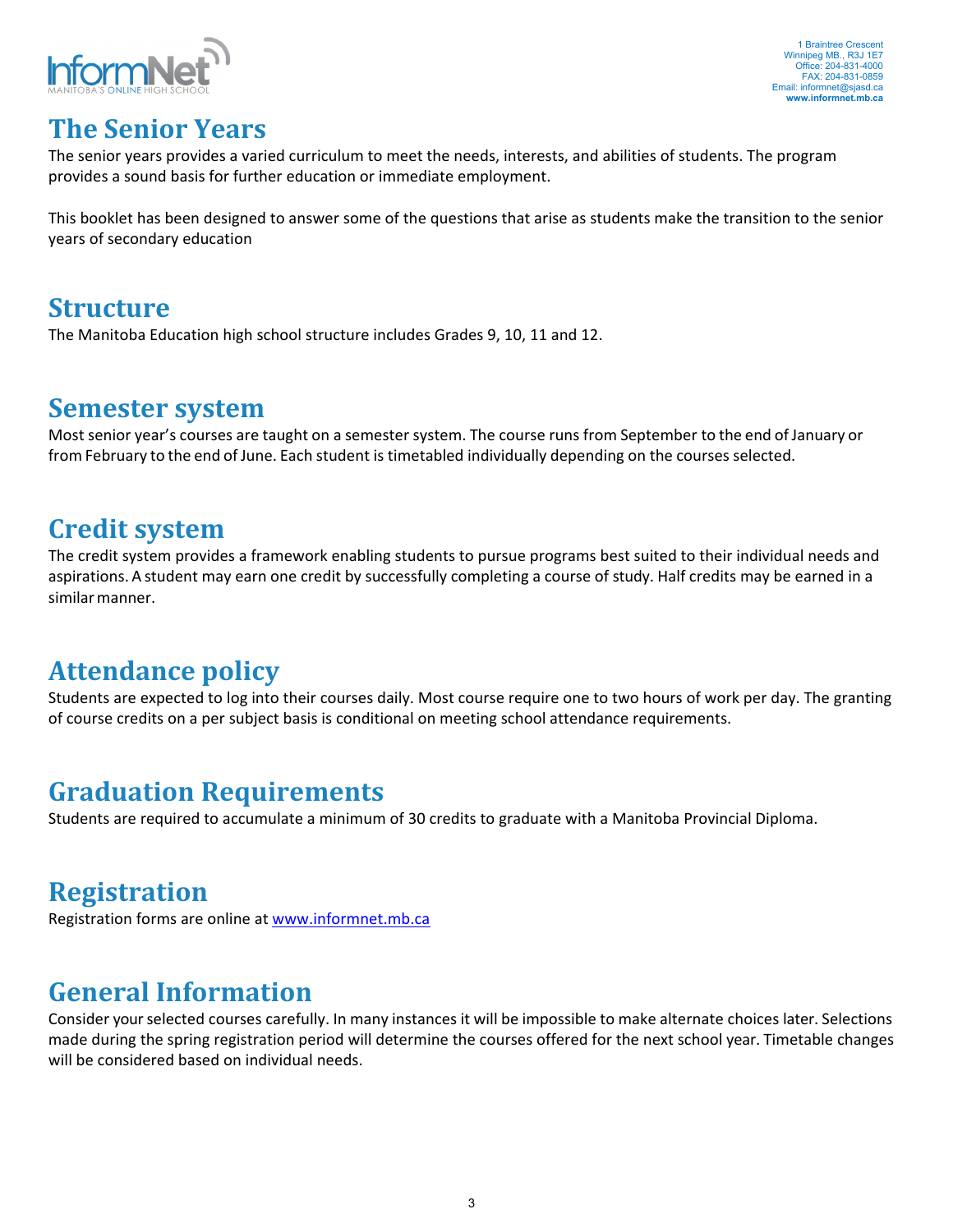

# **Course Selection**

The Senior Level course numbering system is made up of a minimum five‐character, alphanumeric code. The first and second characters are letters, the third and fourth are numbers and the remaining characters are letters.

#### **First Two Characters**

These first two characters are each letter, which are used as a course description. For instance:

| Math:   MA     |                      | History:   HI   Physical education:   PE |  |
|----------------|----------------------|------------------------------------------|--|
| English: $ EN$ | Social studies: SS   |                                          |  |
| Science: SC    | Geography: $\mid$ GE |                                          |  |

## **Third Character**

- 1 ‐ courses developed for grade 9.
- 2 ‐ courses developed for grade 10.
- 3 ‐ courses developed for grade 11.
- 4 ‐ courses developed for grade 12.

## **Fourth Character**

- 0 ‐ courses developed or approved by the province for 1 credit.
- 5 ‐ courses developed or approved by the province for 1/2 credit.

1 ‐ courses developed by a school or division and approved or registered by the province 2 ‐ courses developed elsewhere and approved or registered by the province (e. g.: university, out of province, and out‐of‐country).

#### **Fifth Character**

Courses in each subject are identified as foundation, general, specialized, advanced, modified, individualized, English as an Additional Language or French immersion.

- F Foundation: educational experiences, which are broadly based and compulsory for all students. The following courses have been designated as Foundation Courses: EN10F, SC10F, MA10F, PE10F, SS10F, EN20F, GE20F, PE20F, SC20F and HI30F.
- G General: general education experiences for all students.
- S Specialized: educational experiences in specialized areas leading to further studies beyond high school.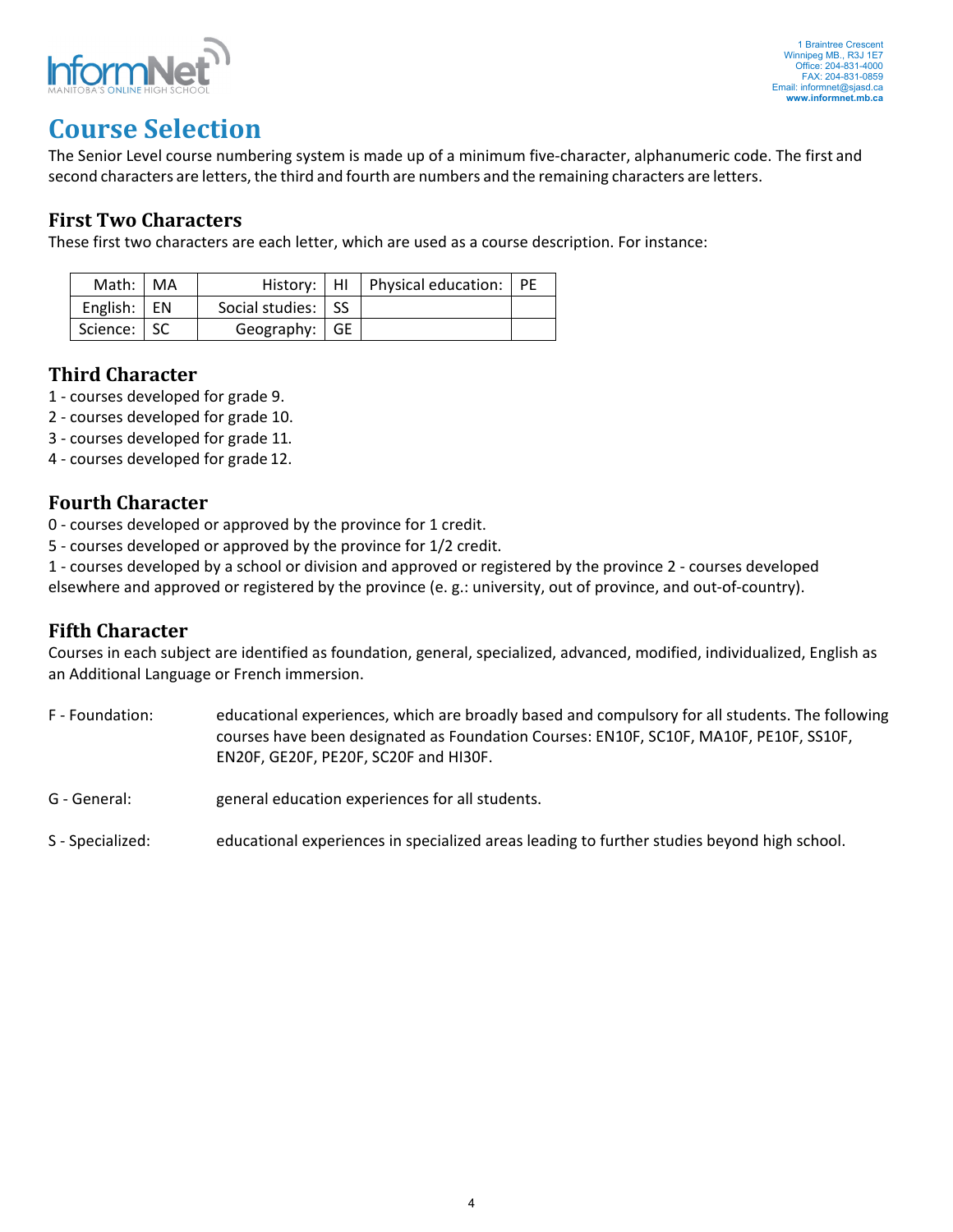

# **InformNet** - online learning

InformNet has blended and synchronous learning options. Primarily blended, but teachers use the zoom meetings for learning when best suited. Online learning through InformNet provides students with daily instruction, assignments and evaluation through regular email and web‐based interaction from a certified high school teacher. The student's home school provides the course credit when subject requirements are met. Students choose a learning option:

# **Students choose a learning option:**

**Blended Learning Option:** This student‐directed option is our most popular option and offers students the most control in their learning. Students work through Brightspace learning modules, submit the module assignments, and finally complete the specified online tests. All work is marked within 24 hours by the course teacher. If students need concept clarification, they contact the course teacher through Classlist emails. Full time InformNet teachers offer virtual classroom (synchronous learning) options in Brightspace to focus students before assessments, for remedial instruction, to supplement content, direct problem solving, individual meetings, parent‐teacher conferences and finally to build community. These virtual meetings are recorded and sometimes embedded back into the course when applicable. The blended model offers students more options as they still attend their day school and take InformNet classes on top of their regular course schedule. It allows student to catch up on missed credits and work ahead.

**Synchronous Learning Option:** These courses are only available to students who are NOT in a day school. (Not available in summer session.) Students will receive daily teacher lead ‐ whole class instruction at a specified time. Supplementary and support content is given through Brightspace learning modules. Course assignments and tests will be given with specific due dates required. Grade 9 and 10 level ‐ required courses for graduation only. **Students need to ensure they use their computer microphone and camera while in synchronous classes.**

| Grade 9 and 10 Synchronous Timetable (Monday to Thursday) |                                          |                                                          |  |  |  |
|-----------------------------------------------------------|------------------------------------------|----------------------------------------------------------|--|--|--|
| 9:00a.m.                                                  | Math Intro to Applied & Pre-Calculus 20S | <b>Phys-Ed 10F (Tues/Thurs)</b><br>Phys-Ed 20F (Mon/Wed) |  |  |  |
| $10:00$ a.m.                                              | Math 10F                                 | <b>English Language Arts 20F</b>                         |  |  |  |
| $11:00$ a.m.                                              | Canada in the Contemporary World 10F     | <b>Science 20F</b>                                       |  |  |  |
| 12:00 p.m.                                                | Lunch                                    | Lunch                                                    |  |  |  |
| $1:00$ p.m.                                               | <b>Science 10F</b>                       | <b>Math Essential 20S</b>                                |  |  |  |
| 2:00 p.m.                                                 | <b>English Language Arts 10F</b>         | Geographic Issues of the 20th Century<br>20F             |  |  |  |

Online learning is not for everyone. It is an opportunity given to students who cannot get into a course offered at their school, need a credit required for graduation or would like to try a course not offered at their home school. The guidance counselor and school administration have the right to limit access to online courses if there are relevant academic issues associated with the student that would hinder progress in an online environment. InformNet also provides these opportunities to Independent, homeschooling, and adult learners.

Please visit the InformNet website (www.informnet.mb.ca) for updated information.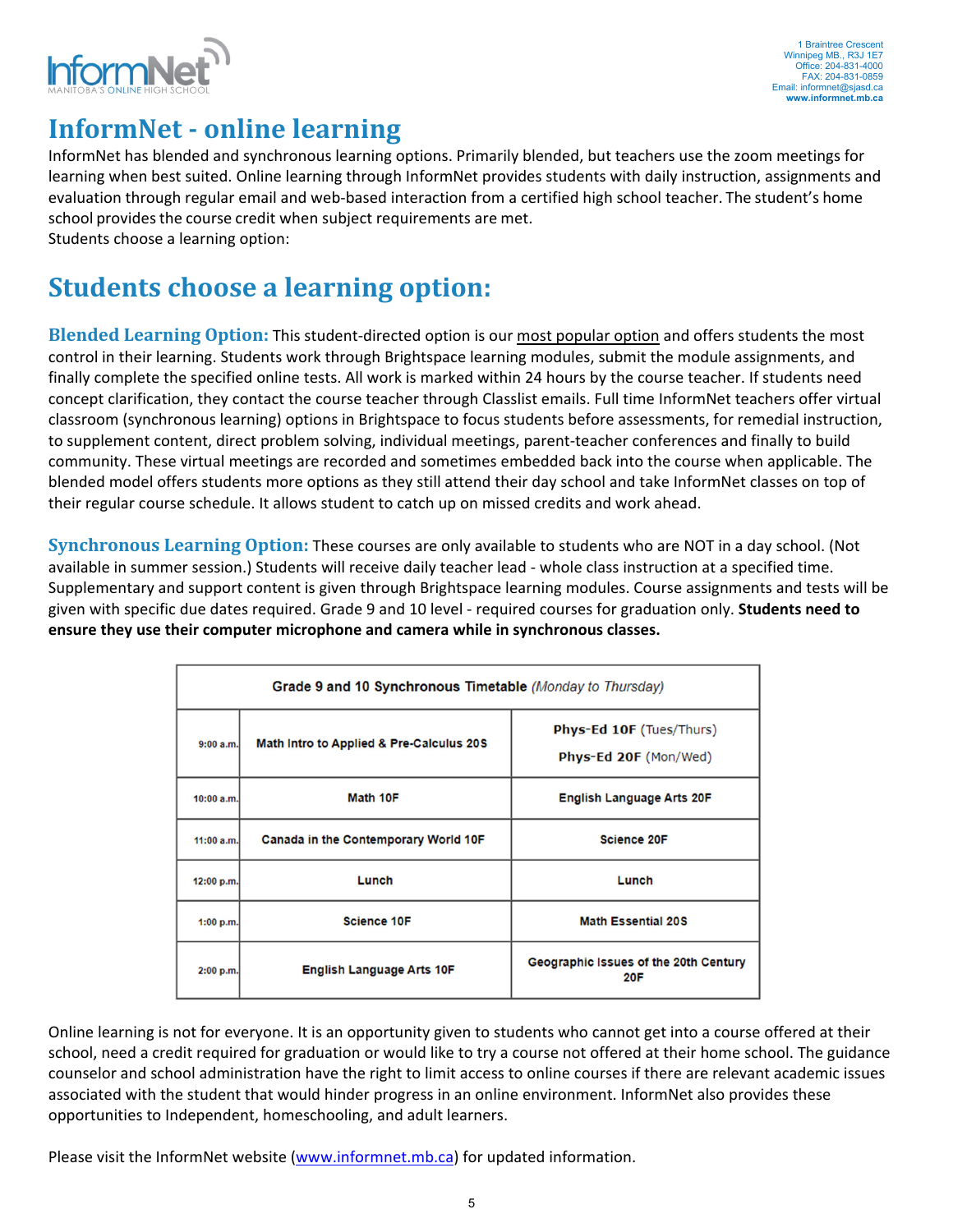

#### InformNet Course Listing for 2022-23: visit: https://www.informnet.mb.ca/courses.html

#### **Semester 1 Courses (Sept. 19 – Jan. 30)**

- Math 10F
- Science 10F
- Canada in the Contemporary World 10F
- Physical Education 10F
- English Language Arts 10F
- Visual Art 10S
- English Language Arts 20F
- Life/Work Planning 20S/25S
- Math Essential 20S
- Math: Intro to Applied and Pre‐Cal 20S
- Geography 20F
- Science 20F
- Physical Education 20F
- Computer Science 20S
- Digital Pictures 25S (1/2 credit)
- Canadian History 30F
- Chemistry 30S
- Biology 30S
- Physics 30S
- ELA Comprehensive Focus 30S
- ELA Literary Focus 30S
- Physical Education 30F
- Math Applied 30S
- Math Pre‐Calculus 30S
- Math Essential 30S
- Computer Science 30S
- 2D Animation 35S (1/2 Credit)
- Math Essential 40S
- ELA Comprehensive Focus 40S
- ELA Literary Focus 40S
- Chemistry 40S
- Biology 40S
- Physics 40S Math Pre‐Calculus 40S
- Math Applied 40S
- Math: Introduction to Calculus 45S
- Psychology 40S
- Physical Education 40F
- Family Studies 40S
- Canadian Law 40S

#### **French Immersion: (Limited Seats)**

- Géographie 20F
- Sciences de la nature 20S
- Mathématiques au quotidien 20S
- Mathématiques ‐ introduction aux mathématiques appliquées et pré‐calcul 20S
- Mathématiques au quotidien 30S
- Mathématiques au quotidien 40S
- Mathématiques ‐ pré‐calcul 30S
- Mathématiques ‐ pré‐calcul 40S
- Physiques 30S
- Physiques 40S
- Éducation physique et Éducation à la santé 30F
- Éducation physique et Éducation à la santé 40F
- Histoire 30F
- Enjeux mondiaux : citoyenneté et durabilité 40S
- Premières Nations, Métis et Inuits : sujets d'actualité 40S
- Études de la famille 40S

#### **Semester 2 Courses (February 6 – June 10)**

- Math 10F
- Science 10F
- Canada in the Contemporary World 10F
- Physical Education 10F
- English Language Arts 10F
- Visual Art 10S
- English Language Arts 20F
- Math: Intro to Applied and Pre‐Cal 20S
- Math Essential 20S
- Physical Education 20F
- Computer Science 20S
- Life/Work Planning 20S/25S
- Geography 20F
- Science 20F
- Digital Pictures 25S (1/2 Credit)
- Canadian History 30F
- Chemistry 30S
- Biology 30S
- Physics 30S
- ELA Transactional Focus 30S
- ELA Comprehensive Focus 30S
- ELA Literary Focus 30S
- Math Applied 30S
- Math Pre‐Calculus 30S
- Math Essential 30S
- Computer Science 30S
- Physical Education 30F
- 2D Animation 35S (1/2 Credit)
- Chemistry 40S
- Biology 40S
- Physics 40S
- ELA Transactional Focus 40S
- ELA Literary Focus 40S
- ELA Comprehensive Focus 40S
- Canadian Law 40S
- Math Pre‐Calculus 40S
- Math Applied 40S
- Math Essential 40S

6

 Physical Education 40F Global Issues 40S

> Psychology 40S Family Studies 40S

 Histoire 30F Français 30S Français 40S

Études de la famille 40S

 Computer Science 40S **French Immersion: (Limited Seats)**

Math: Introduction to Calculus 45S

Mathématiques au quotidien 20S

 Mathématiques au quotidien 30S Mathématiques au quotidien 40S Mathématiques ‐ pré‐calcul 30S Mathématiques ‐ pré‐calcul 40S

Current Topics in First Nations, Métis and Inuit Studies 40S

Mathématiques ‐ introduction aux mathématiques appliquées et pré‐calcul 20S

 Éducation physique et Éducation à la santé 30F Éducation physique et Éducation à la santé 40F

 Le cinéma, témoin de l'histoire moderne 40S Enjeux mondiaux : citoyenneté et durabilité 40S Premières Nations, Métis et Inuits : sujets d'actualité 40S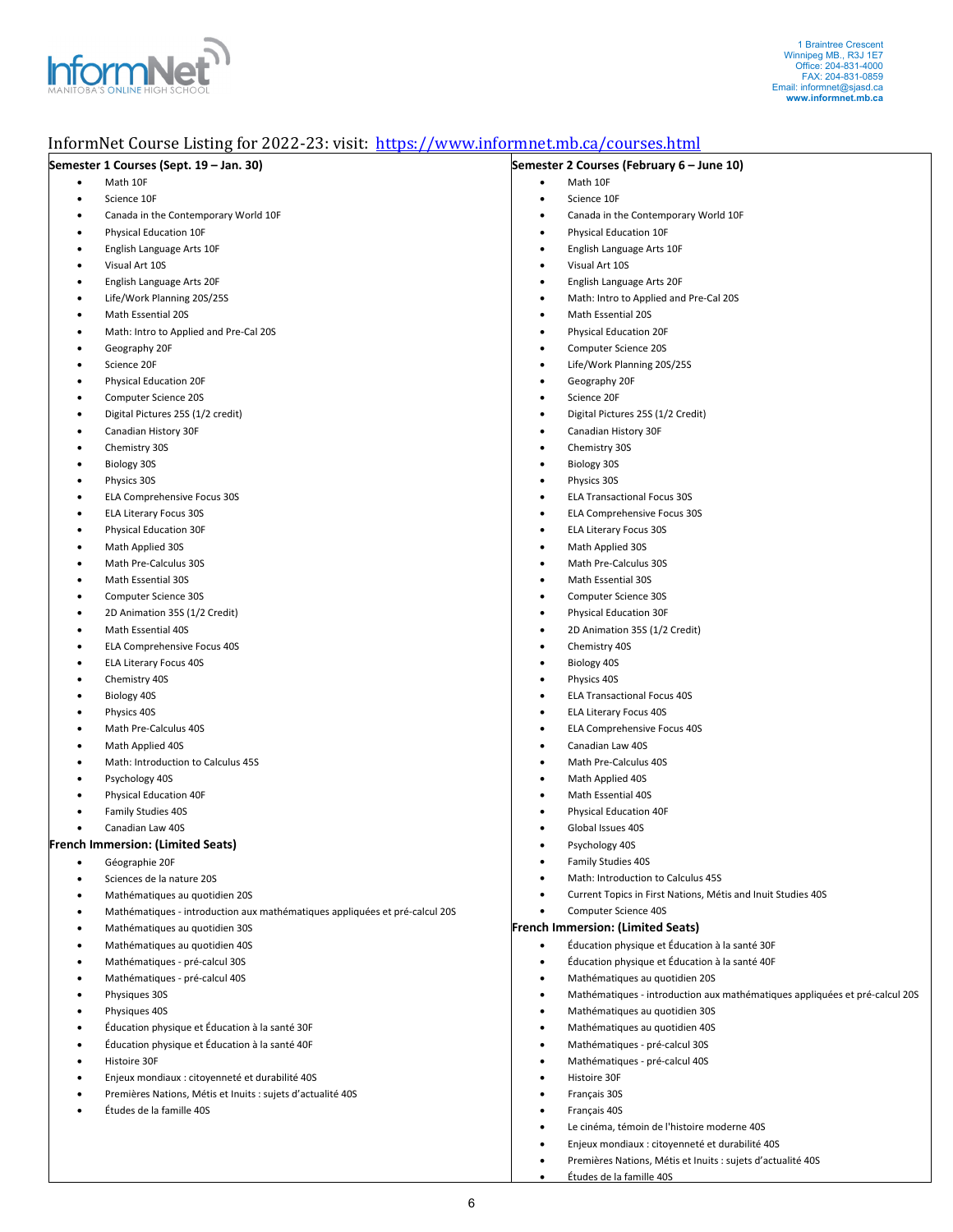# **How much does it cost?**

Currently the cost for an InformNet course is **\$350.00**. Billed through PayPal. You do not need a PayPal account; this just helps for credit card payments.

# **Attendance Policy**

Notification sent out when a student has not logged in or completed any work for 10 days. A removal notification will be emailed if you have not logged in or completed any work for 20 days. Removal from the course if you have not logged in or completed any work for 30 consecutive days.

**Use your** 

own ideas.

\*\* Any students taking a 40S web-based course with InformNet will write an online exam. \*\*

# **Academic Honesty Policy**

Academic integrity is a concept used to address the many aspects of validity within a student's work. A student who maintains a high standard of academic integrity maintains that the work he or she turns in is authentic to the knowledge he or she has acquired.

#### **Academic Integrity means a student...**

- Will not allow others to copy work.
- Will complete each assignment independently.
- Will not misuse content from the Internet.
- Will not practice *plagiarism* in any form.

#### **Plagiarism**

Plagiarism occurs when a student presents another person's work as the student's own and is not acceptable at InformNet. Commercial search engines are often very good at detecting work copied from material available online. Teachers have access to software which detects plagiarism and can often spot when writing does not come from the student.

#### **Student Responsibility**

- InformNet is committed to ensuring the integrity and validity of student achievement within its courses by promoting academic honesty. Students are responsible for upholding integrity and will be held accountable for the quality of their work and actions. To this end, and in accordance with the Provincial Assessment Policy Kindergarten to Grade 12: Academic Responsibility, Honesty, and Promotion/Retention (Manitoba Education, 2010), InformNet expects that all students will demonstrate integrity, ethical conduct and academic honesty in all assessments, research, class work and homework assignments.
- InformNet takes preventative measures to reduce the incidence of academic dishonesty among its students. InformNet may review any work or email submitted by a student to determine its authenticity and legitimacy.

#### **Academic Dishonesty**

Academic dishonesty will not be tolerated. Students who violate the academic integrity of InformNet will be subject to discipline in accordance with this policy. Academic dishonesty consists of any deliberate attempt to falsify, fabricate or otherwise tamper with data information, records, or any other material that is relevant to the student's participation within any course.





Produce

honest

work.



Earn the

credit.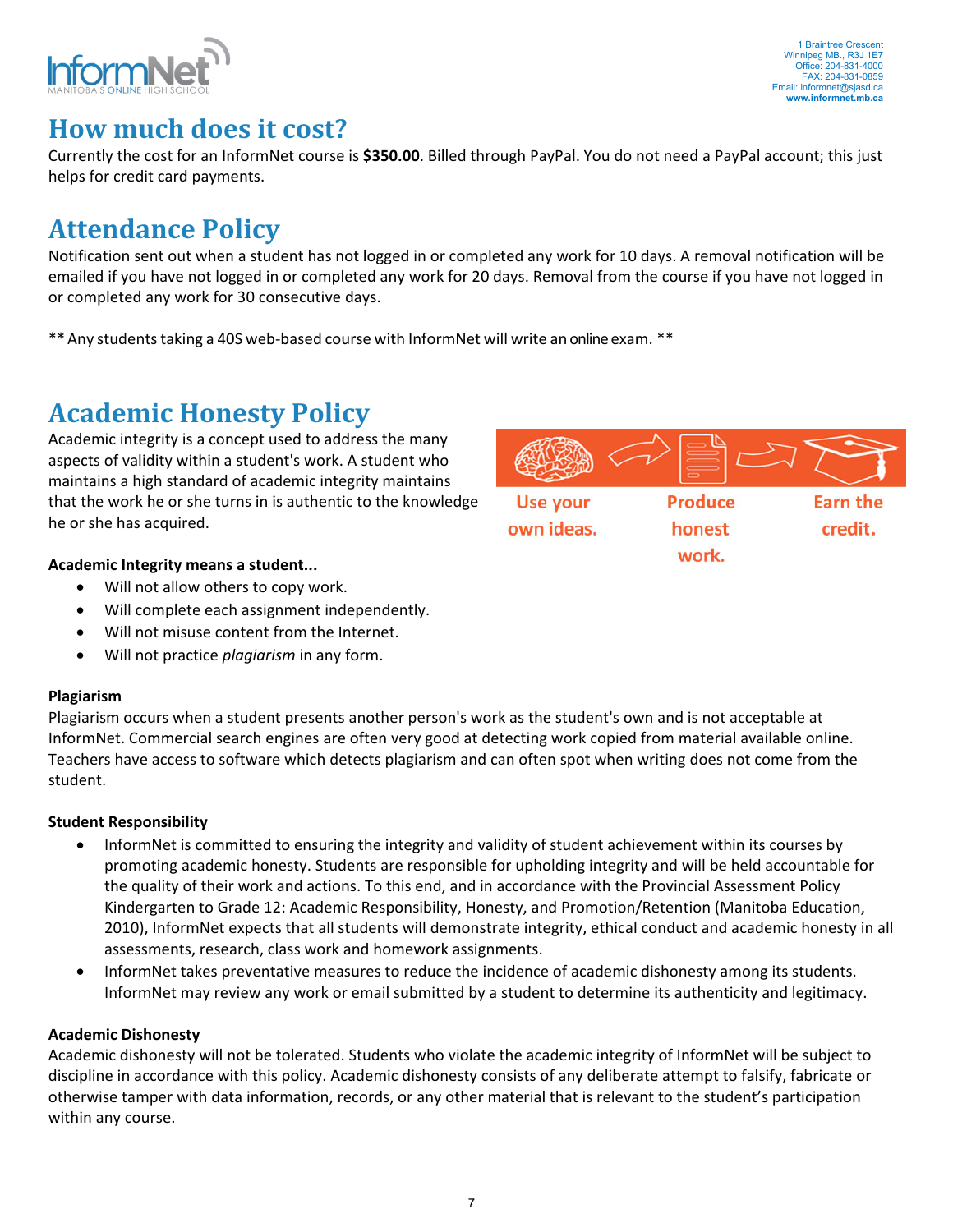

Academic offenses include, but are not limited to:

- Distributing or receiving answers other than those permitted by the teacher as part of any assignment, test or the final examination;
- Cheating or other forms of academic dishonesty intended to gain unfair academic advantage;
- Submitting academic work for assessment that was acquired from another source;
- Assuming another individual's identity or allowing another person to do so for the purpose of fulfilling any academic requirement;
- Copying answers, or other information (or allowing others to do so) during any assignment, quiz or the final examination;
- Allowing another individual to access course content, a quiz, unit test or final exam at any time while the student is completing an assessment;
- Using any device during the final examination without permission.

The Administrator and teachers of InformNet are responsible for ensuring that expectations for academic honesty are communicated and reinforced frequently and consistently with all students. Teachers, in consultation with the InformNet Administrator, will determine whether a breach of academic honesty has occurred.

#### **Procedure when dealing with Academic Dishonesty**

In situations where it has been determined that the student has engaged in dishonest behaviour the InformNet Administrator and/or subject teacher will:

- Ensure the student's home school administration is aware of the infraction. The home‐school will notify the student's parent/guardian that an infraction has taken place.
- Document the incident.

#### **Possible Consequences for Academic Dishonesty**

The InformNet Administrator and/or home school administrator may determine an additional consequence be implemented. These consequences will reflect a continuum of behavioural and academic responses based on at least the following four factors: (1) the grade level of the student, (2) the maturity of the student, (3) the number and frequency of incidents, and (4) the individual circumstances of the student.

- A mark of zero for the assignment may be given for academic dishonesty
- Removal from the online course
- Removal from contention for school‐based academic awards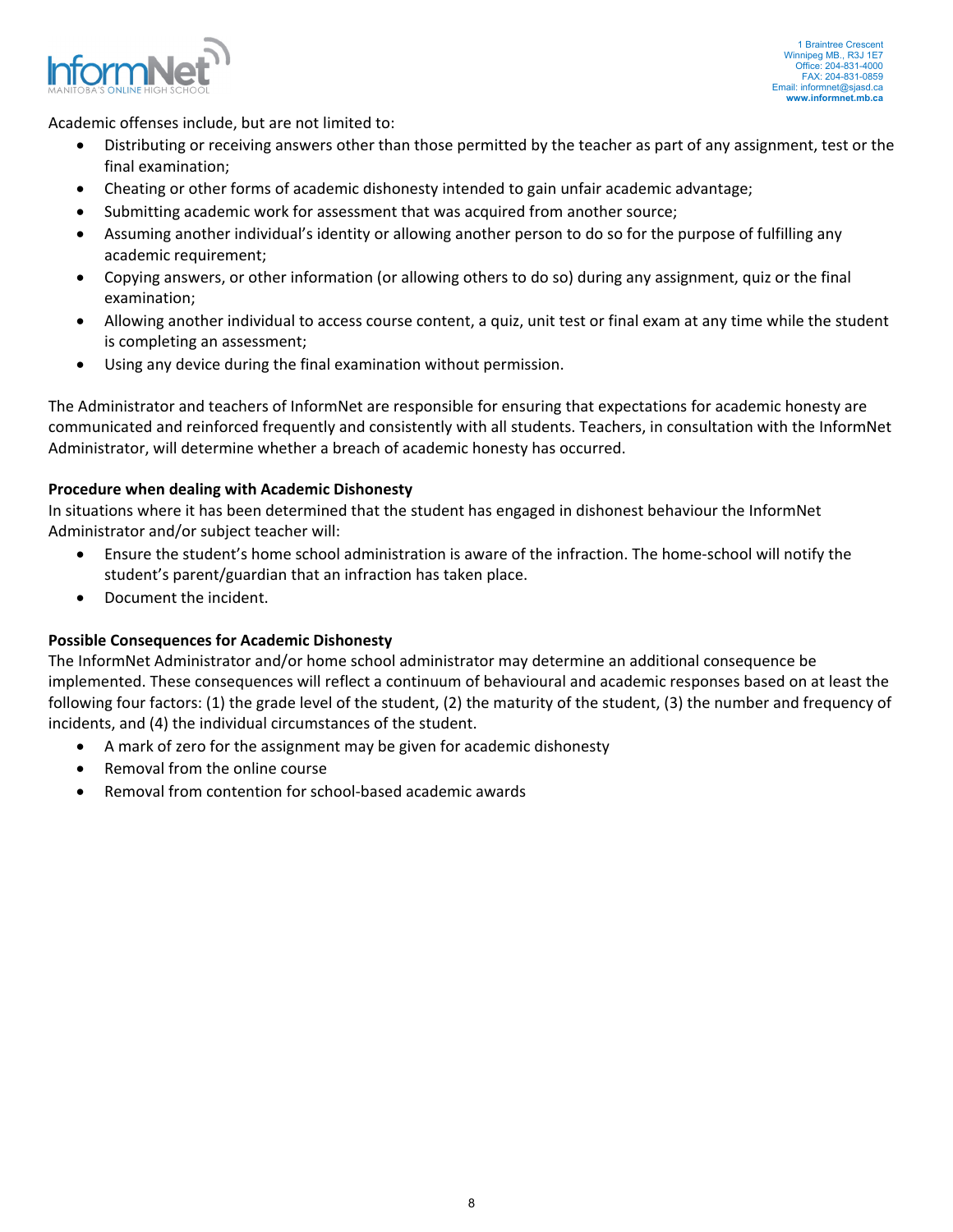

# **ENGLISH LANGUAGE ARTS**

#### **FOUNDATION COURSES - Grade 9 AND 10**

This is an integrated, theme‐based course designed to provide students with a solid foundation of literacy skills, knowledge, and learning strategies. The course emphasizes reading comprehension, personal and critical response, and interpretation of a variety of text forms. Students also learn to collect, organize, and synthesize information through research and inquiry processes.

## **ENGLISH ‐ EN10F (Compulsory Course)**

In the 10F course, students express their ideas using the six English language arts of reading, writing, listening, speaking, viewing, and representing. Emphasis is placed on written communication, including exploration, examination, and analysis of the structure of sentences, paragraphs, essays, and longer fiction and non-fiction text. English 10F occurs every day for both semesters.

#### **ENGLISH ‐ EN20F (Compulsory Course)**

This is the second of the two foundation courses and completes the literacy skills, knowledge, and learning strategies begun in English 10F. The course continues to emphasize reading comprehension, personal and critical response, and interpretation of various text forms; text forms include short prose, poetry, novels, and Shakespearean plays. Students continue learning to collect, organize, and synthesize information through research and inquiry processes. Written communication skills continue to be a focus in EN20F. Students create various texts to demonstrate their ability to address a specific audience, for a specific context and purpose.

#### **FOCUS COURSES ‐ Grade 11 AND 12 (Compulsory Course)**

In grade 11 and 12, students choose one of three English curricula focus courses to meet graduation requirements. These courses include the Literary Focus, the Transactional Focus, and the Comprehensive Focus. Unlike English language arts courses in the grades before Grade 11, Grades 11 and 12 courses offer different specializations based on the purposes for reading, writing, listening to, speaking, viewing, and representing texts. The Comprehensive Focus course covers a variety of purposes and provides an equal amount of time on working with texts for pragmatic (50%) and aesthetic (50%) purposes. The Transactional Focus course gives more weight to experiencing textsfor pragmatic (70%) rather than aesthetic (30%) purposes. The Literary Focus course places more emphasis on working with texts for aesthetic (70%) rather than pragmatic (30%) purposes. Each of these courses is different from but equivalent to the others, and you can complete any or all three for credit.

#### **What are aesthetic and pragmatic purposes?**

Aesthetic is defined as a principle of taste (beauty) or style adopted by a particular person, group, or culture. Aesthetic works include poetry, plays, novels and short stories. For example, a student will read and analyze works of literature in terms of literary elements such as symbols, metaphors, similes, or irony and explain how these are important in a literary piece.

Pragmatic is defined as of or relating to a practical point of view or practical considerations. Pragmatic writing includes resumes, letters, speeches, and research essays. For example, students will learn how to write a cover letter and a proper resume.

#### **Note:**

Each course will require the study of aesthetic and pragmatic pieces and purposes, but the focus of each is different.

All three focuses satisfy university entrance requirements.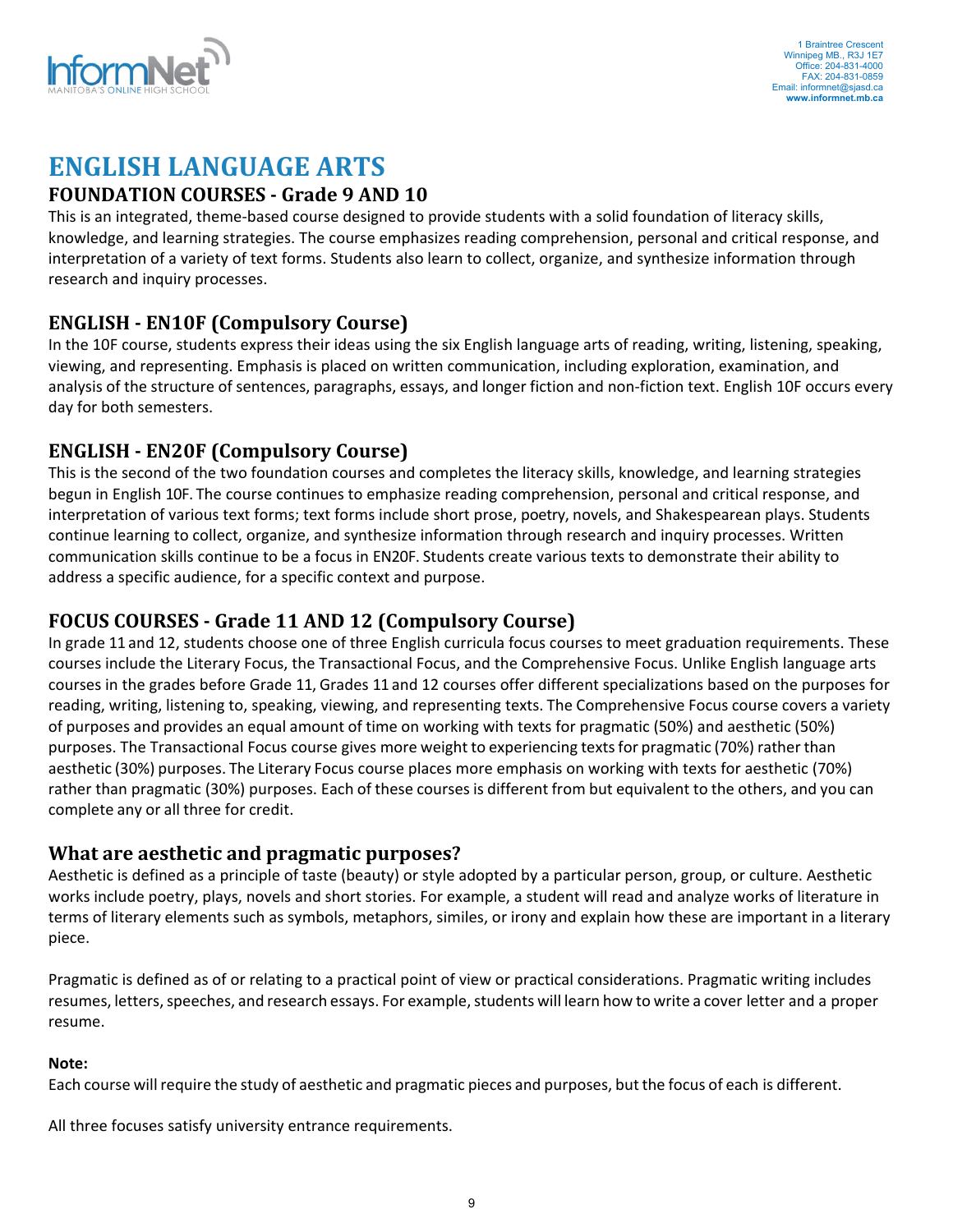

#### **ENGLISH COMPREHENSIVE FOCUS ‐ EN30SC**

This course addresses the learning outcomes identified by the provincial curriculum for the grade 11 Comprehensive Focus. Students read and respond to a balance of pragmatic and aesthetic texts. For example, transactional or non‐fiction texts are used for practical, every‐day purposes, while literary texts are used for aesthetic, expressive, and creative purposes.

#### **ENGLISH LITERARY FOCUS ‐ EN30SL**

The Grade 11 Literary course provides students with the opportunity to explore novels, plays, short stories and poetry. The course examines how writers use techniques or devices in their works, and more importantly, the effects these techniques have on the reader.

#### **ENGLISH TRANSACTIONAL FOCUS ‐ EN30ST**

The grade 11 transactional provides students with the opportunity to create and reflect upon personal goalsand begin examining career choices. They also can create connections and explore the inquiry process through research. All these skills are explored using a variety of materials that include novels, poetry and non‐fiction texts.

#### **ENGLISH COMPREHENSIVE FOCUS ‐ EN40SC**

This course addresses the learning outcomes identified by the provincial curriculum for the grade 12 Comprehensive Focus. Students read and respond to a balance of pragmatic and aesthetic texts at a more advanced level than the grade 11 course.

#### **ENGLISH LITERARY FOCUS ‐ EN40SL**

This course addresses the learning outcomes identified by the provincial curriculum for the grade 12 Literary Focus. Students read and respond primarily to literary or aesthetic text forms ‐ including poetry, short prose, Shakespearean plays, and novels ‐ at a more complex and deeper level than at the grade 11 level.

#### **ENGLISH TRANSACTIONAL FOCUS ‐ EN40ST**

This course addresses the learning outcomes identified by the provincial curriculum for the grade 12 Trans‐ actional Focus. Students read and respond primarily to transactional, pragmatic, or functional texts at a more advanced level than at the grade 11 level.

#### **ENGLISH LANGUAGE AND LITERARY FORMS ‐ EN40SLF**

This course provides for an in‐depth examination and study of language forms, various genres in literature with a specific emphasis on the cultural mosaic contained in literature. Critical analysis of such literary forms as the short story, novel, poetry, and drama are undertaken with the express purpose of determining what makes each literature type unique. For instance, what makes a novel what it is and/or what devices of language might an author use in the composition of the novel?

#### **ENGLISH LANGUAGE AND TRANSACTIONAL FORMS ‐ EN40STF**

In some respects, this course builds on the compulsory, transactional course (EN40ST) by focusing on several distinct transactional forms, namely those most frequently associated with the world of business (e.g. business letter, report, interview), education (e.g. essay forms, analysis and synthesis), research (e.g. data collection and interpretation), journalism (e.g. the five W's), consumerism and the media (e.g. advertising, propaganda) and social interaction (e.g. legalese, cultural diversity).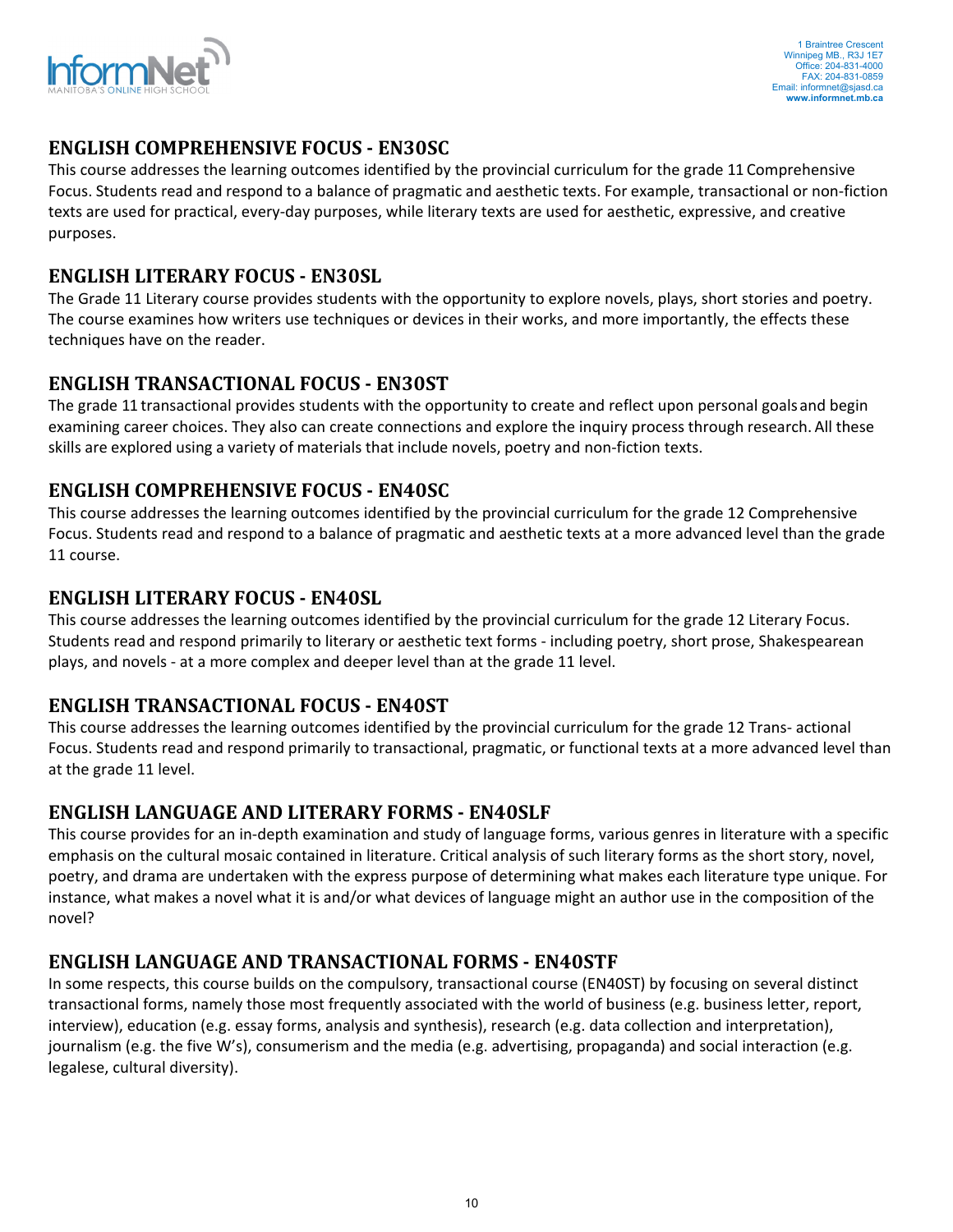

# **MATHEMATICS**

#### Grade 9

## **MATHEMATICS FOUNDATIONS ‐ MA10F (Compulsory Course)**

This course provides the foundation for the various mathematics courses at the grade 10 level. The course includes, but is not limited to, statistics, probability, measurement, algebra, geometry, and problem solving.

## Grade 10 (Compulsory Course)

## **MATHEMATICS ESSENTIAL ‐ MA20SS**

Grade 10 Mathematics Essential is intended for students whose post‐secondary planning does not include a focus on mathematics and science‐related fields. Mathematics Essential topics emphasize consumer applications, problem solving, decision‐making, and spatial sense. Students are expected to work both individually and in small groups on mathematical concepts and skills encountered in everyday life in a technological society.

## **MATHEMATICS INTRODUCTION TO APPLIED AND PRE‐CALCULUS ‐ MA20SPA**

The grade 10 introduction to Applied and Pre‐Calculus is intended for students considering post‐secondary studies that require a math pre-requisite. The topics studied form the foundation for topics to be studied in both grade 11 Applied and Pre‐Calculus Mathematics. Students will engage in experiments and activities that include the use of technology, problem solving, mental mathematics and theoretical mathematics to promote the development of mathematical skills.

#### Grade 11 (Compulsory Course)

## **MATHEMATICS APPLIED - MA30SA**

This is one of two math programs available for students planning to pursue post-secondary studies in mathematics and science. It is intended for students whose post-secondary studies do not require the study of theoretical calculus. The math studied promotes the learning of problem‐solving skills, number skills and geometry skills as they relate to the world around us. Topics include:

| Quadratic functions | Systems of inequalities |
|---------------------|-------------------------|
| Proofs              | Trigonometry            |
| Statistics          |                         |

#### **MATHEMATICS ESSENTIAL ‐ MA30SS**

This course is intended for students whose post‐secondary planning does not include a focus on mathematics and science related fields. This is a one credit course comprising two half credits, each emphasizing consumer applications, problem‐ solving and decision making, as well as number sense and spatial sense.

Students are expected to work both individually and in small groups on mathematical concepts and skills encountered and used in a technological society.

Topics include:

| Interest and credit | Managing money         |
|---------------------|------------------------|
| 3D geometry         | Relations and patterns |
| Statistics          | Trigonometry           |
| Design modeling     |                        |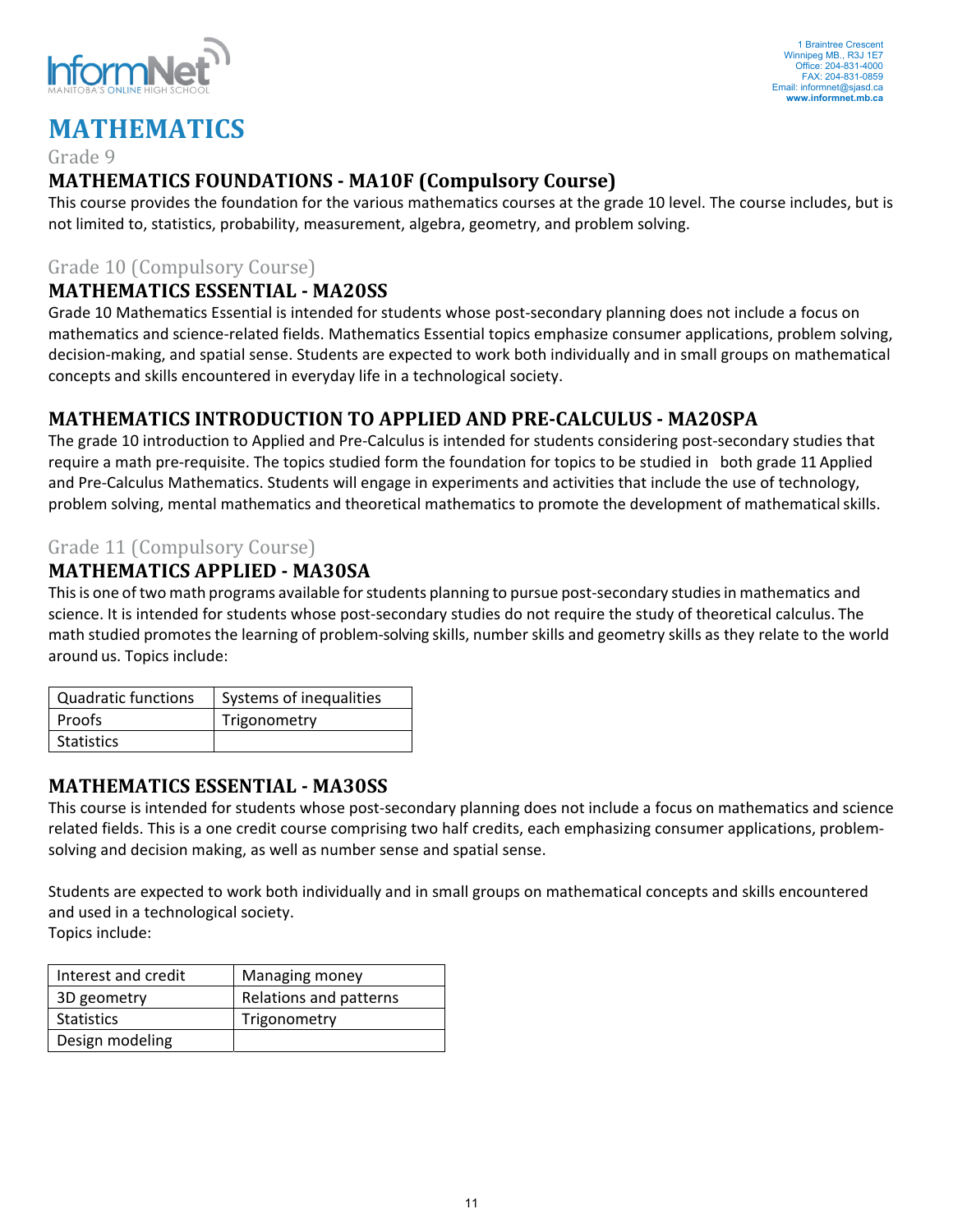

## **MATHEMATICS PRE‐CALCULUS ‐ MA30SP**

This course is designed for students who intend to study calculus and related mathematics as part of a post-secondary education. The course comprises, primarily, a high-level of theoretical mathematics with an emphasis on problem solving and mental mathematics, supported by cumulative exercises andtesting.

Students are required to learn mathematical concepts through practice and regular homework. Many of the questions and problems on exercises, tests and examinations can be expected to be different from those presented in class. Topics include:

| Quadratic equations and        | Radicals and rational equations |
|--------------------------------|---------------------------------|
| functions                      | and expressions                 |
| Algebra                        | Sequences and series            |
| Inequalities                   | Trigonometry                    |
| <b>Relations and functions</b> |                                 |

#### Grade 12 (Compulsory Course)

#### **MATHEMATICS APPLIED - MA40SA**

This course is intended for students considering post‐secondary studies that do not require a study of theoretical calculus. It is context driven and promotes the learning of numerical and geometrical problem‐solving techniques as they relate to the world around us.

#### **MATHEMATICS ESSENTIAL ‐ MA40SS**

This course is intended for student whose post-secondary planning does not include a focus on mathematics and sciencerelated fields. Grade 12 essential Mathematics (40S) is a one‐credit course consisting of two half‐credits each emphasizing consumer applications, problem solving, decision-making, and spatial sense.

#### **MATHEMATICS PRE‐CALCULUS ‐ MA40SP**

This course is designed for students who intend to study calculus and related mathematics as part of post‐secondary education. It builds on the topics studied in Grade 11 Pre‐calculus Mathematics and provides background knowledge and skills for the study of calculus in post‐secondary institutions.

#### **Note:**

More than one mathematics course may be taken at each grade level for more than 1 credit. (For example, a student may take both MA20SS and MA20SPA (for a total of 2 credits).

Calculus 45S may be taken provided students have registered for/or completed MA40SP.

#### **COMPUTER SCIENCE 20S ‐ CS20S**

Students learn the fundamentals of programming through the Python programming language in CODEHS and gain essential tools and knowledge for computer science 30S and 40S. Areas studied include selection, looping and may include some basic graphics. Students also engage in debates, discussions and projects revolving around prominent topics in computing such as Internet ethics and problem solving.

#### **COMPUTER SCIENCE 30S ‐ CS30S**

Students continue programming in the Python programming language in CODEHS while learning more fundamentals in computer science such as arrays and different sorting algorithms. Students will learn to finesse their code and deal with more complex problems and situations. Students will continue to engage in various discussions and projects dealing with topics in computing.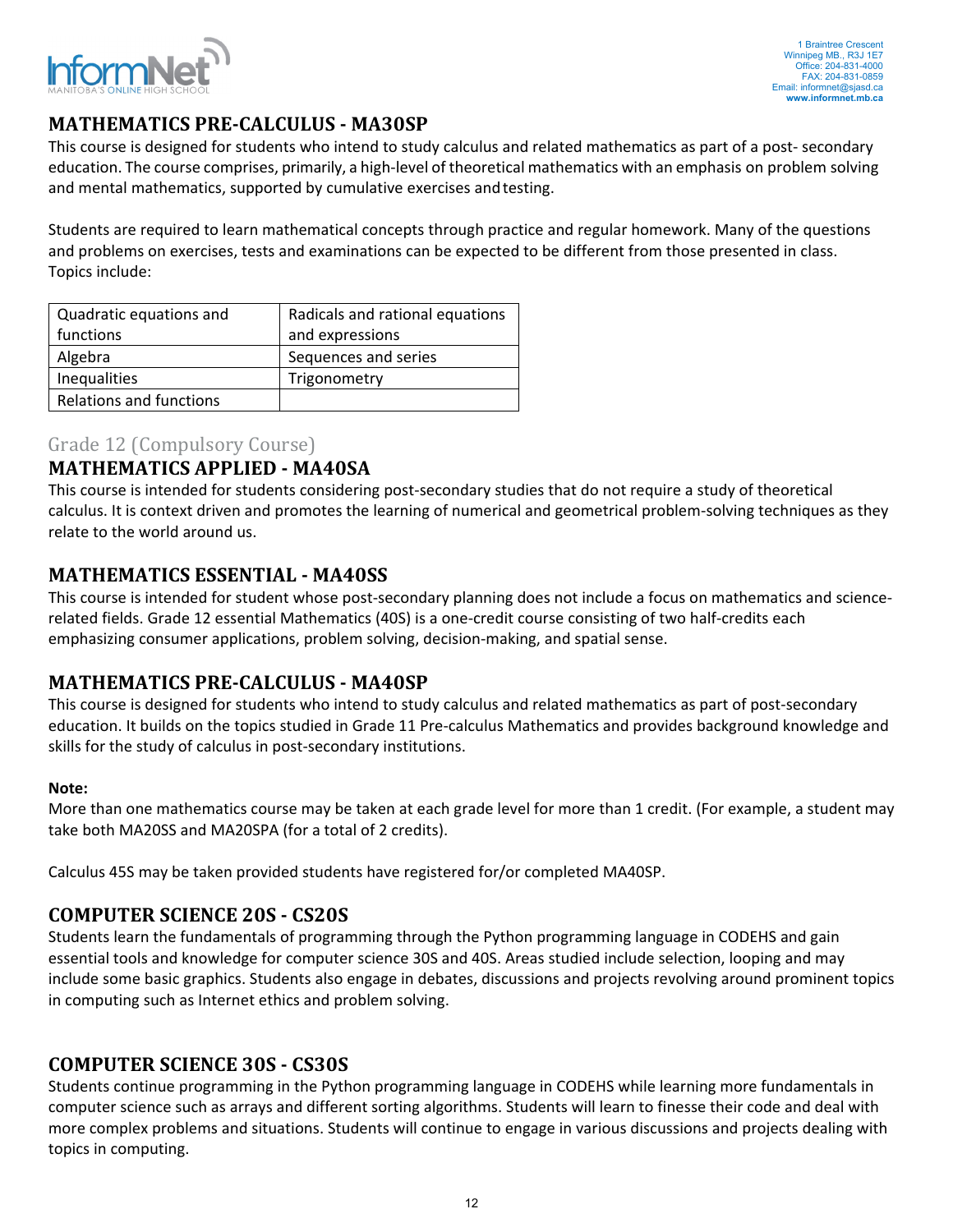

## **COMPUTER SCIENCE ‐ CS40S**

Students learn the current programming paradigm in practice to add to their growing knowledge of computer science in CODEHS. Students will be responsible for different independent projects which may include learning a different language or focusing on higher‐level topics and programs in the Python programming language. Students will take part in discussions and projects dealing with topics in computing, such as careers in computing and current technologies.

# **SCIENCE**

## **SCIENCE FOUNDATION ‐ SC10F (Compulsory Course)**

SC10F is divided into four major units: Reproduction, Atoms and Elements, Nature of Electricity, and Exploring the Universe. The Reproduction unit involves the study of human reproduction and genetics. Atoms and Elements is an introduction to the basics of chemistry. The Nature of Electricity unit has students investigating static and current electricity. Exploring the Universe leads students through an exploration of the universe and the study of space science and technology.

## **SCIENCE FOUNDATION ‐ SC20F (Compulsory Course)**

The SC20F program is composed of four major units: Dynamics of Ecosystems, Chemistry in Action, In Motion, and Weather Dynamics. Dynamics of Ecosystems has students examining ecosystem relationships, population dynamics, biodiversity and how human activities affect ecosystems. The Chemistry in Action unit is a continuation from SC10F's Atoms and Elements. Students will study chemical reactions, nomenclature basics, principles of acid‐base chemistry, and the effects of chemical use in the environment. Basic kinematics along with the concepts of inertia, force, impulse and momentum are looked at during the In‐Motion unit. The complex relationships that influence weather and climate are pursued in the Weather Dynamics unit including the impact of human activities on our global climate.

#### **BIOLOGY ‐ BI30S**

Students in BI30S will study the Human Body with respect to homeostasis, digestion and nutrition, the respiratory system, excretion, and waste management, and concluding with the immune and nervous system. Students will also look at how technology has affected the wellness of the human body and resulting social issues.

#### **CHEMISTRY ‐ CH30S**

Using the kinetic molecular theory, students will look at physical properties of matter, including phase changes and vaporization. Students will also be studying physical characteristics of gases, gas laws, chemical reactions, stoichiometry, solutions and their physical characteristics, and organic chemistry including IUPAC nomenclature. Included in their studies will be a look at how chemistry has affected our quality oflife.

#### **PHYSICS ‐ PH30S**

The PH30S course is divided into four major areas: Waves, Nature of Light, Mechanics and Fields. Some of the concepts studied in waves are the physical characteristics of waves, superposition of waves and wave interference. The concept of waves continues into the Nature of Light where light is looked at in terms of its wave characteristics and particle characteristics. Carrying on from the SC20F program, students will continue the study of kinematics during the Mechanics unit. To complete and overview of basic physics, students will address the concept of fields with respect to gravitational, magnetic, electric, and electromagnetic fields. Included in their studies will be a look at how the relationship between physics and science and technology has influenced our quality of life.

#### **BIOLOGY ‐ BI40S**

In this course, students are exposed to foundation concepts regarding the Biology of the world around us. The interdependence of life is a recurring theme in the course work. Students are expected to integrate information gained in previous units and apply that information throughout the semester. Topics of study include Ecology, Biological Diversity and Genetics. Specific emphasis will be placed on the use of Biotechnology including genetically modified food, forensics,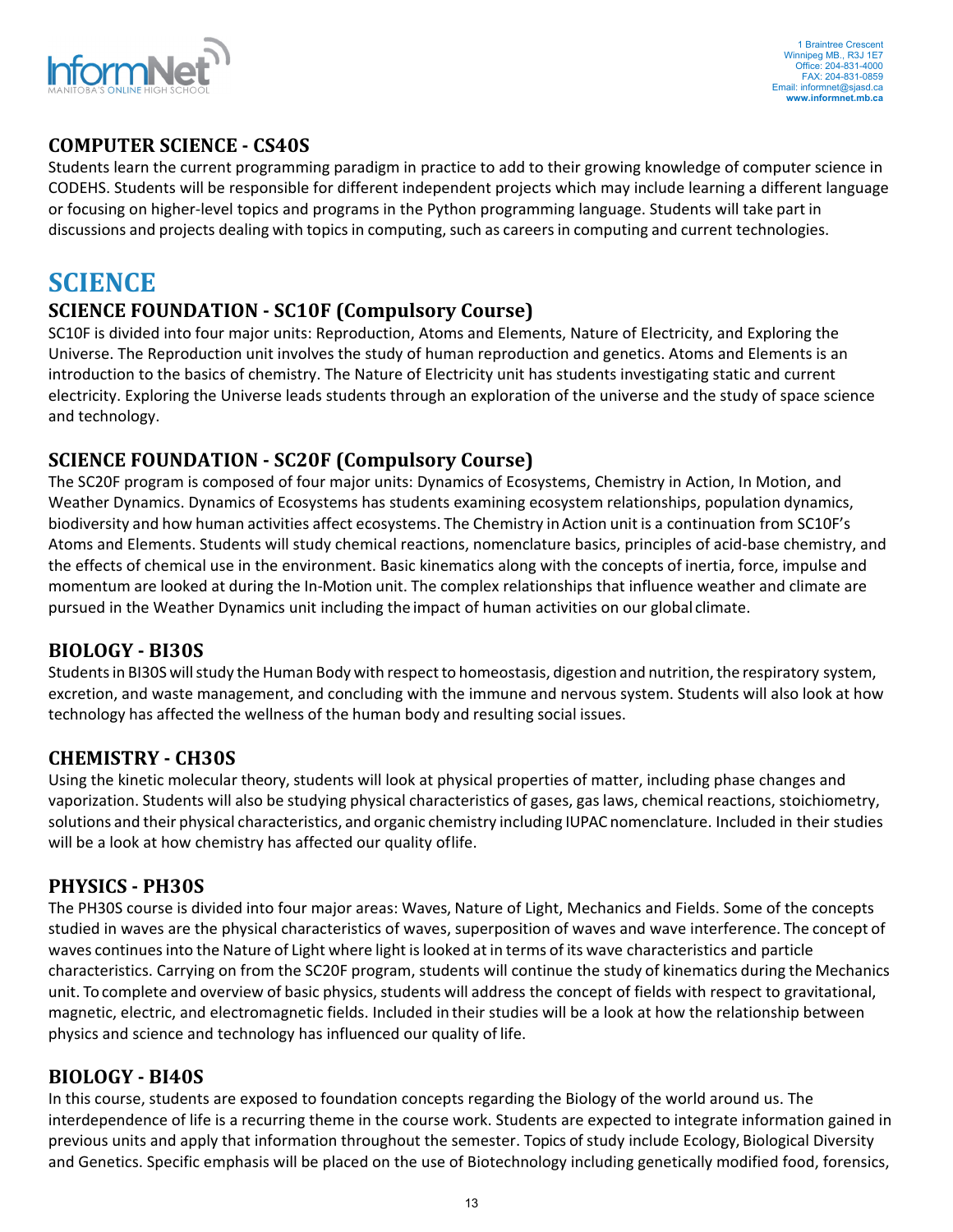

recombinant DNA technology, Human Genome Project, and GeneTherapy.

#### **CHEMISTRY ‐ CH40S**

Chemistry 40S students in this very comprehensive course will study five units consisting of Kinetics, Chemical Equilibrium, Acid‐Base Equilibrium, Solubility Equilibrium and Oxidation‐Reduction. Within these units, concepts such as factors affecting reaction rates, Le Chatelier's Principle, pH, buffers, and electrochemical cells are a few that will be addressed. Throughout the program, students will gain an understanding of observation and inference in this experimentalscience.

## **PHYSICS 40S ‐ PH40S**

Students in this very comprehensive course will study four units consisting of Mechanics, Fields, Electricity, and Medical Physics. Students will have been exposed to the elementary concepts of these units in PH30S and apply them to such new concepts as projectile motion, circular motion, work and energy, low Earth orbits, electric circuits, and radiation. Throughout the program, students will gain an understanding of how science, technology and the environment are related in a physical sense.

# **SOCIAL STUDIES**

## **CANADA IN THE CONTEMPORARY WORLD ‐ SS10F (Compulsory Course)**

In this course we will learn about how our government works, how people immigrate to Canada and become citizens and what makes us unique as Canadians. In addition, we will examine some basic Canadian geography as well as global issues such as poverty, working conditions in the developing world, war, and environmental challenges. In our examination of each issue, we will discuss how we as Canadians can actively respond to these issues.

## **GEOGRAPHY ‐ GE20F (Compulsory Course)**

The focus of this course is the environmental and political issues in geography that impact our lives and those of future generations within the context of North America. Major topics of discussion will include: the impact of energy use on our planet; sustainable development; issues related to trade and industry; food production and related issues; population growth and city planning; use of Global Positioning Systems and Geographic Information Systems.

## **HISTORY OF CANADA ‐ HI30F (Compulsory Course)**

This course engages students in historical inquiry and asking essential questions to focus on Canada from pre‐ contact times until the present. Canadian History emphasizes important skills and concepts in historical thinking and focuses on five major themes: First Nations, Métis and Inuit Peoples, French-English Duality, Identity, Diversity and Citizenship, Governance and Economics, and Canada and the World.

#### **CANADIAN LAW - LW40S**

This course introduces students to all aspects of the Canadian justice system. However, the primary focus is on criminal law. From arrest procedure to young offenders and the dilemmas of imprisonment, this course is taught using a variety of formats including case studies, debates, mock trials, guest speakers, and a visit to the law courts. Law 40S is an excellent foundation for students interested in pursuing criminology courses at the college or university level.

## **GLOBAL ISSUES: CITIZENSHIP AND SUSTAINABILITY ‐ GI40S**

Students examine the social, political, environmental, and economic impact of a variety of current and emerging world issues such as media awareness, human trafficking, genocide, sustainability, and gender issues. Students will also consider how every individual is connected to global issues. Part of their study will focus on quality of life locally, nationally, and globally. Students will also choose a global issue and act in their school or wider community. This course was formerly known as World Issues.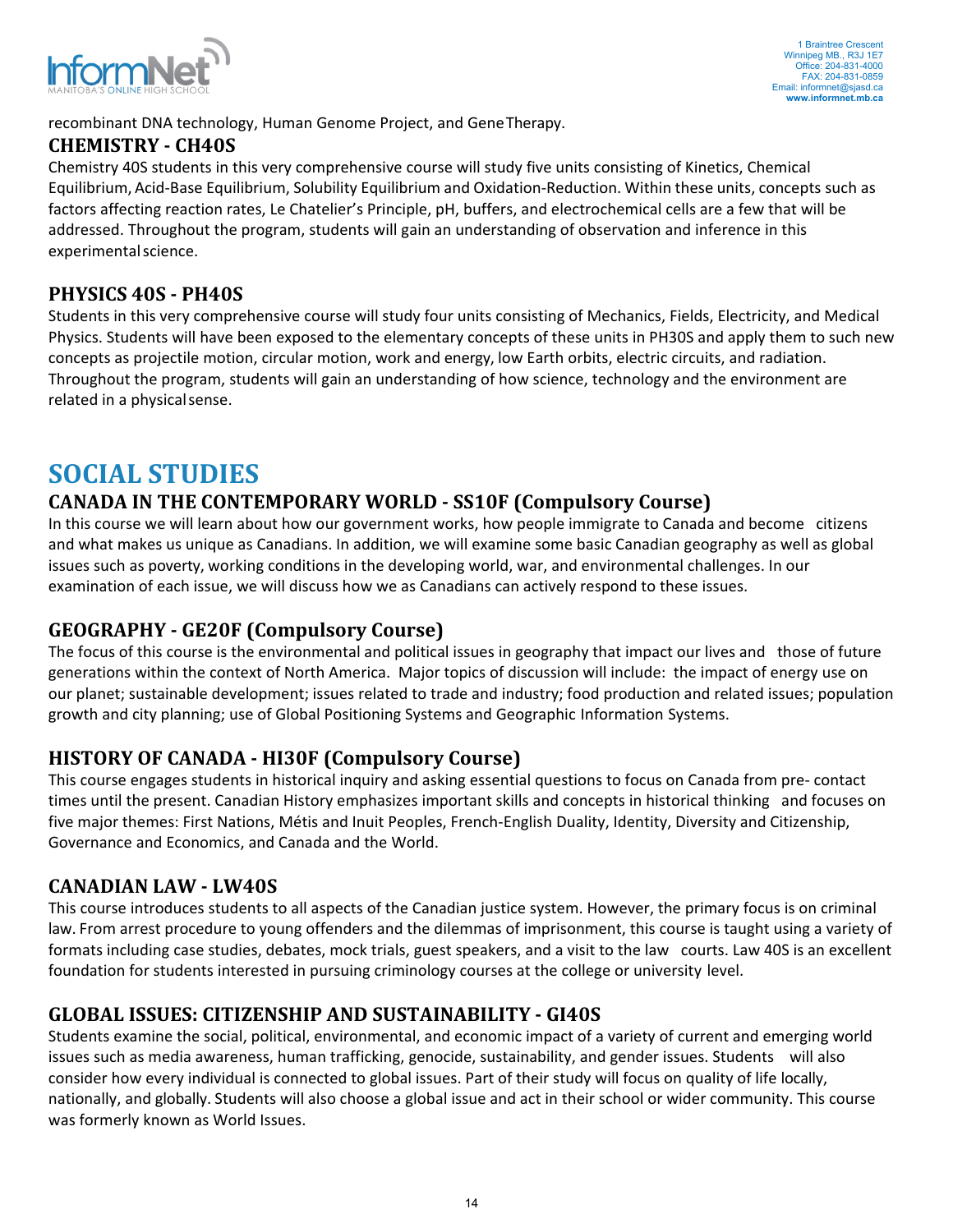

## **TOPICS IN FIRST NATIONS, METIS, AND INUIT STUDIES ‐ FM40S**

Topics in First Nations, Métis & Inuit Studies (FM40S) addresses the contemporary lives of Aboriginal peoples in Canada. This course will examine the recent history of Aboriginal Peoples' efforts to protect their rights, freedoms, culture, and self-determination. It will also examine a variety of current topics and issues that are relevant to Aboriginal and Canadian society. These topics will also be compared to the lives of indigenous peoples internationally to better understand the global context of these issues.

## **PHYSICAL EDUCATION**

## **PHYSICAL EDUCATION ‐ PE10F (Compulsory Course)**

The intent of the 10F course is to help Senior Years students develop the necessary skills for lifelong physical activity participation and provide students with the necessary knowledge to assist them in making appropriate decisions regarding the health issues facing youth. The skills acquired in this course are based on the fourteen basic movement skills and the five personal and social management skills in a combined and integrated approach blending physical education and health education.

#### **PHYSICAL EDUCATION ‐ PE20F (Compulsory Course)**

The intent of the 20F course is to help Senior Years students develop the necessary skills for lifelong physical activity participation and provide students with the necessary knowledge to assist them in making appropriate decisions regarding health issues facing youth. Topics such as fitness management, goal setting, cooperation, time management, and a myriad of physical and health related skills are taught under the five General Learning Outcomes of Movement, Fitness, Safety, Personal and Social Management and Healthy Lifestylepractices.

#### **PHYSICAL EDUCATION ‐ PE30F (Compulsory Course)**

This compulsory full‐credit course is designed to help youth take greater ownership of their own physical fitness, to encourage them to seek out activities that interest them and engage in active lifestyles into their futures. Students will study topics related to fitness management, mental health, substance use and abuse prevention, and the social impact of sport. The focus of this content will be on health and personal planning. These topics will make up the core 25% on-line component of the course content. Students will be required to develop and implement the remaining 75% of the course on their own time in a personal physical activity plan as part of the physical activity practicum. Students will be introduced to safety and risk management planning to minimize the associated risks of the activities they havechosen. As part of earning a credit for this course, students will be required to submit a personal fitness portfolio containing elements such as a fitness plan, physical activity log, or journal entries. Students will be graded for completion of the course with a Complete or Incompletedesignation.

## **PHYSICAL EDUCATION ‐ PE40F (Compulsory Course)**

This compulsory full‐credit course is designed to help youth take greater ownership of their own physical fitness, to encourage them to seek out activities that interest them and engage in active lifestyles in the future. Students will study topics related to fitness management, nutrition, sexual health, social/emotional health, and personal development. The focus of this content will be on health and personal planning. These topics will make up the core 25% on‐line component of the course content. For the remaining 75% of the course, students will be required to develop and implement, on their own time, a personal physical activity plan as part of a physical activitypracticum.

As part of earning a credit for this course, students will be required to submit a personal fitness portfolio containing elements such as a fitness plan, physical activity log, or journal entries. Students will be graded for completion of the course with a Complete or Incompletedesignation.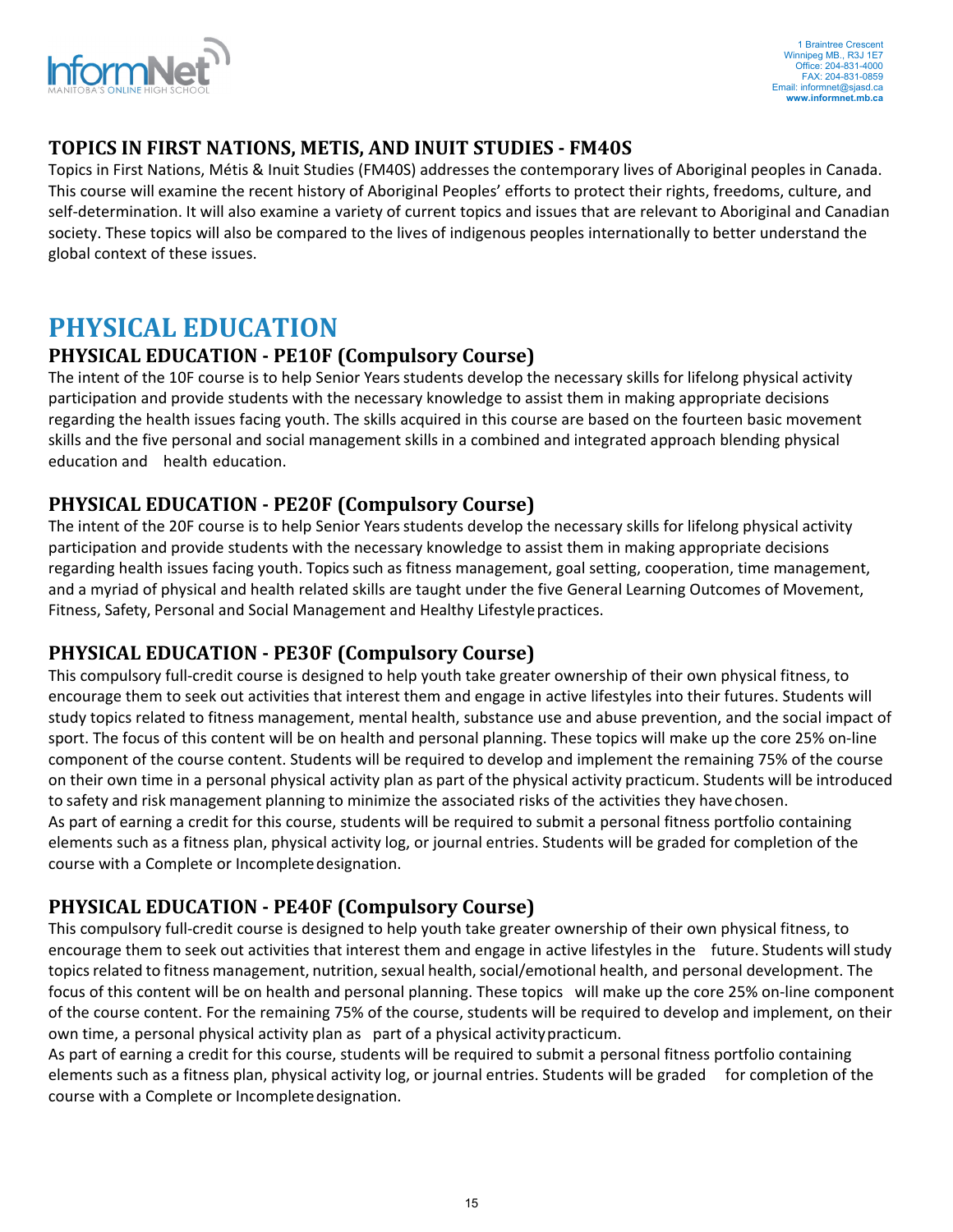

#### **NOTE:**

All PE classes require parents/guardians to review the student's physical activity plan and sign a Parent Declaration and Consent Form acknowledging their approval of the chosen activities and acceptance of the responsibility for risk management, safety, and supervision. Parents/guardians will also be required to verify the entries of the student's physical activity log through a sign‐off procedure.

## **BUSINESS STUDIES**

#### **LIFE/WORK PLANNING 20S ‐ LW20S/25S**

Students enrolled in Life/Work courses can expect to gain the skills necessary to secure employment, to be successful in the job/career of choice and to be productive citizens. Curriculum includes resume and cover letter construction, interview skill practice, communication and interpersonal skills development, personal management and transferable skills enhancement, the creation of employability portfolios, and a comprehensive study of workplace expectations.

#### **2D COMPUTER ANIMATION ‐ AN35S (1/2 credit)**

This will introduce students to 3‐D modeling and 2‐D Animation. The first portion will teach students to use Adobe Flash to create and manipulate 2 dimensional animations. Students will learn how to build 3‐D models using various programs, including Google Sketchup, Autodesk Maya, and more. Projects produced will include:

| <b>Basic Tweening</b>        | Working with movie clip symbols                |
|------------------------------|------------------------------------------------|
| <b>Motion Path Animation</b> | <b>Basic Action Script features</b>            |
| <b>Shape Tweening</b>        | <b>Animated Short Stories and Music Videos</b> |

#### **DIGITAL PHOTOS ‐ DI25S (1/2 credit)**

This course is open to all students who have an interest in learning about how to take better digital photographs and how to plan, design and create a school yearbook. Course concepts include:

| Digital Camera Operation               | Editing & adjusting photos using Photoshop | Publication Production (InDesign) |
|----------------------------------------|--------------------------------------------|-----------------------------------|
| <b>Photo Composition</b>               | <b>Publication Planning</b>                |                                   |
| <b>Advanced Photography Techniques</b> | Publication Layout & Design                |                                   |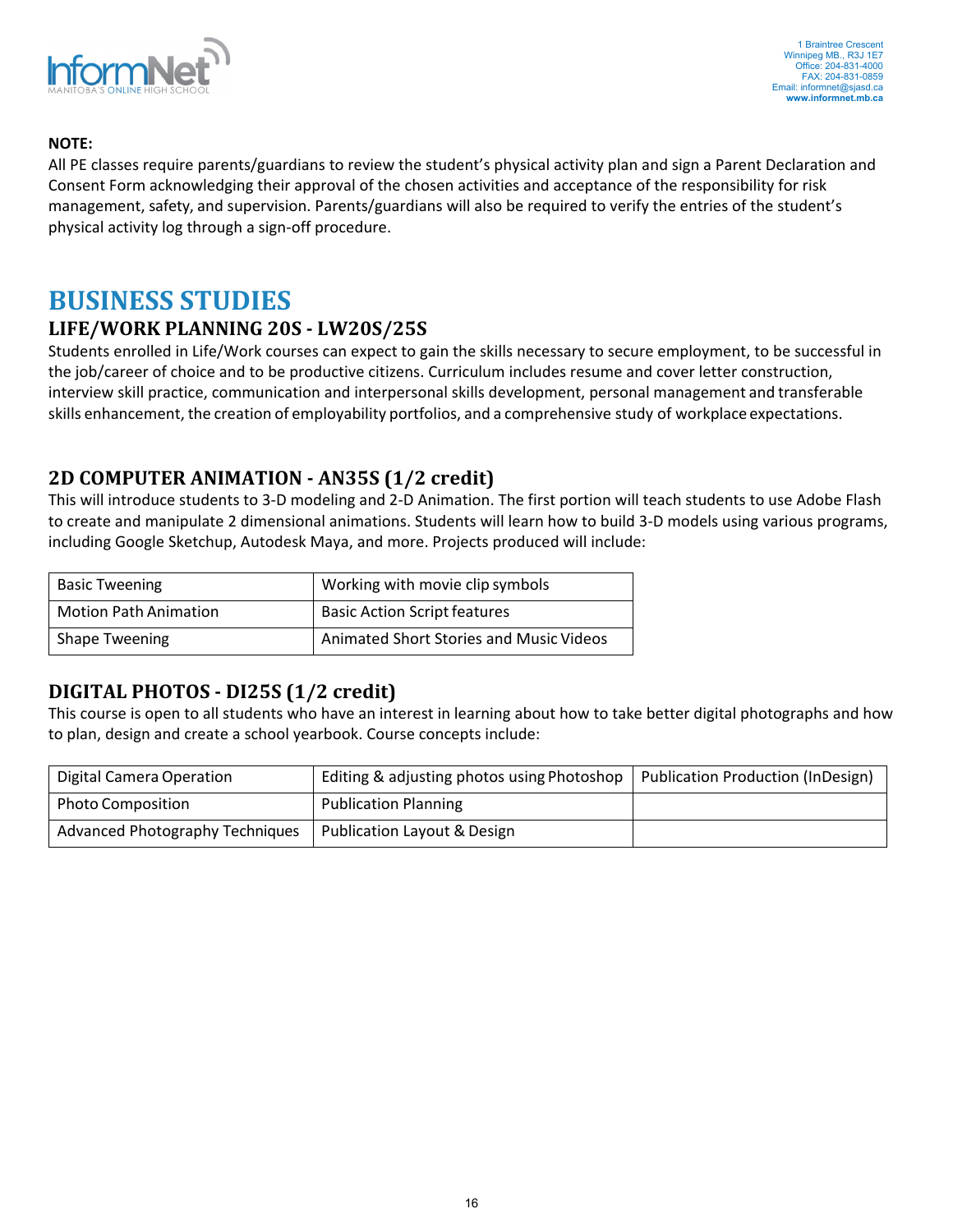

## **HUMAN ECOLOGY**

## **FAMILY STUDIES ‐ FA40S**

This course focuses on the individual, the family, society, and the factors that affect quality of life. Units of study include the family foundation, strengthening relationships, managing with insight, supporting family and friends, growing as a person, moving towards independence, and forming your own family. Practical experience will be gained in an elderly care setting.

## **PSYCHOLOGY 40S ‐ PY40S**

Psychology is the scientific study of behavior and mental processes. It uses the scientific method to discover ways of understanding the complexities of human thought and behavior, as well as differences among people. Studying psychology gives students lifelong skills such as dealing with issues proactively, solving problems, learning, and nurturing healthy relationships. It helps students understand themselves, and deal with issues in their own lives such as inner conflicts, relationships with parents and peers, and intimacy. It also helps students understand societal problems like addiction, violence, and prejudice. This course exposes students to the major topics found in the field of psychology. It also emphasizes the issues that are of direct interest and relevance to students completing high school. Students explore the scientific methods upon which psychology is based, which they can then apply to their daily lives.

# **VISUAL ARTS**

## **VISUAL ART ‐ VA10S**

This program is designed to expand learning in the visual arts, beyond skill development. It is designed to provide students with opportunities to identify, separate, relate, analyze, evaluate, and express ideas and feelings with visual images. The program will introduce students to the "art inquiry process," where there is no pre‐determined outcome to an idea. Each of the units involves an idea that provides opportunities for students to explore some aspect of their personal world, their natural or social environment, or some other cultural/ historical form of expression related to the idea. Maintaining an Idea Journal/Sketchbook is suggested.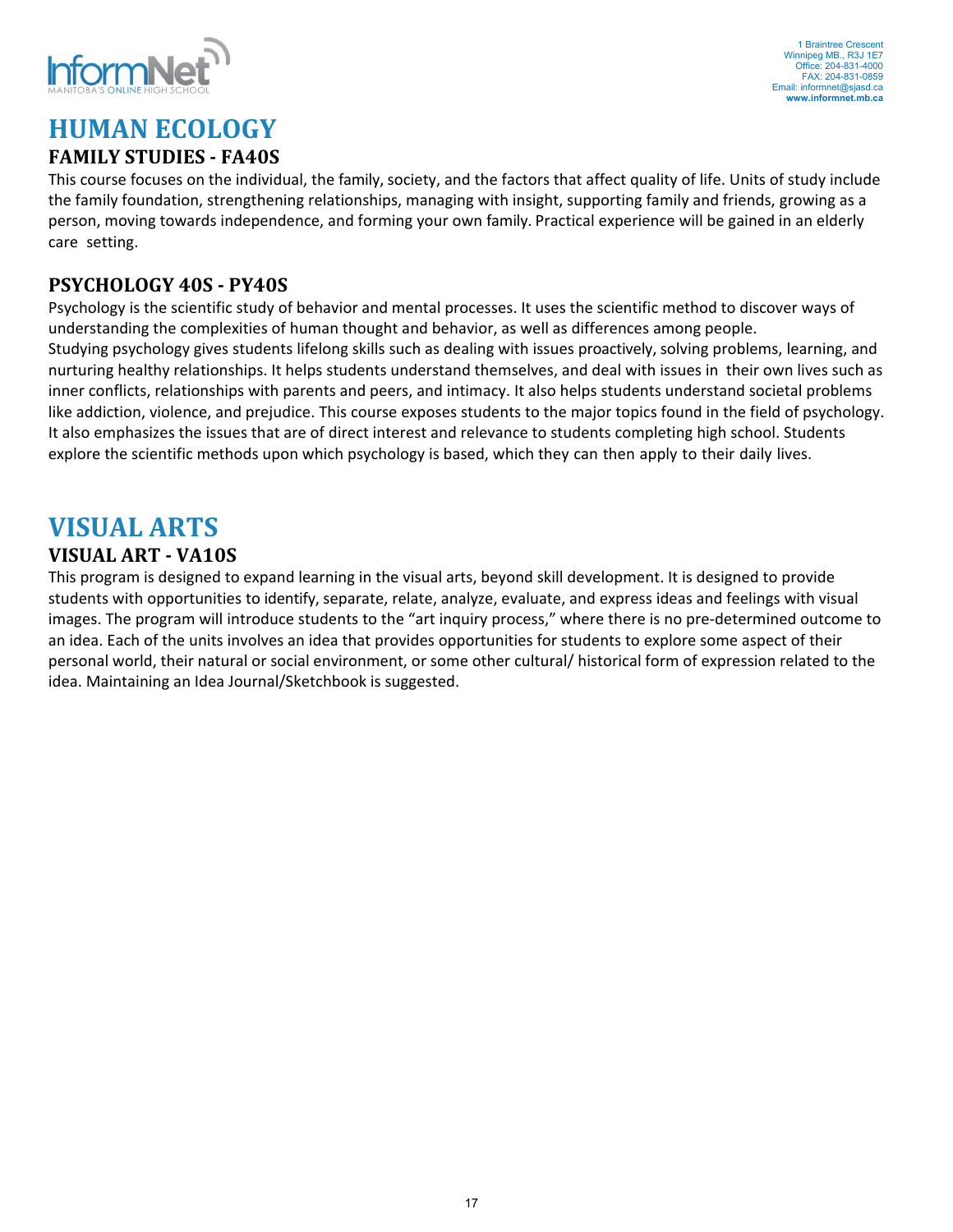

# **Credit Planning Sheets**

#### **Provincial Diploma**

| Grade 9                                           |        | Grade 10                                                                                                      |        | Grade 11                                                                                                                                              |               | Grade 12                                                                                                                                                                                     |               |
|---------------------------------------------------|--------|---------------------------------------------------------------------------------------------------------------|--------|-------------------------------------------------------------------------------------------------------------------------------------------------------|---------------|----------------------------------------------------------------------------------------------------------------------------------------------------------------------------------------------|---------------|
| Compulsory                                        | Credit | Compulsory                                                                                                    | Credit | Compulsory                                                                                                                                            | <b>Credit</b> | Compulsory                                                                                                                                                                                   | <b>Credit</b> |
| English 10F (0001)                                | 1.0    | English 20F (0001)                                                                                            | 1.0    | English 30S:<br>English Comprehensive Focus<br>30S (0092)<br><b>English Transactional Focus 30S</b><br>(0094)<br>English Literary Focus 30S<br>(0093) | 1.0           | English 40S:<br>English Comprehensive Focus<br>$\bullet$<br>40S (0092)<br><b>English Transactional Focus</b><br>$\bullet$<br>40S (0094)<br>English Literary Focus 40S<br>$\bullet$<br>(0093) | 1.0           |
| Mathematics 10F (0080)                            | 1.0    | Mathematics 20S:<br>Math Intro to<br>Applied & Pre-<br>Calculus 20S<br>(3905)<br>Math Essential<br>20S (3000) | 1.0    | Mathematics 30S:<br>Math Applied 30S (3903)<br>$\bullet$<br>Math Essential 30S (3000)<br>$\bullet$<br>Math Pre-Calculus 30S (3939)<br>$\bullet$       | 1.0           | Mathematics 40S:<br>Math Applied 40S (3903)<br>$\bullet$<br>Math Essential 40S (3000)<br>$\bullet$<br>Math Pre-Calculus 40S (3939)<br>$\bullet$                                              | 1.0           |
| Phys. Ed. 10F (0169)                              | 1.0    | Phys. Ed. 20F (0169)                                                                                          | 1.0    | Phys. Ed 30F (0169)                                                                                                                                   | 1.0           | Phys. Ed 40F (0169)                                                                                                                                                                          | 1.0           |
| Canada in the<br>Contemporary World<br>10F (0101) | 1.0    | Geographic Issues of<br>the 20th Century 20F<br>(1180)                                                        | 1.0    | History of Canada 30F (0105)                                                                                                                          | 1.0           |                                                                                                                                                                                              |               |
| Science 10F (0120)                                | 1.0    | Science 20F                                                                                                   | 1.0    |                                                                                                                                                       |               |                                                                                                                                                                                              |               |
| <b>Options</b>                                    |        | <b>Options</b>                                                                                                |        | <b>Options</b>                                                                                                                                        |               | <b>Options</b>                                                                                                                                                                               |               |
| Option 1                                          | 1.0    | Option 1                                                                                                      | 1.0    | Science Options:<br>Biology 30S (0124)<br>Chemistry 30S (0122)<br>Physics 30S (0123)<br>$\bullet$                                                     | 3.0           | Science Options:<br>Biology 40S (0124)<br>$\bullet$<br>Chemistry 40S (0122)<br>$\bullet$<br>Physics 40S (0123)<br>$\bullet$                                                                  | 3.0           |
| Option 2                                          | 1.0    | Option 2                                                                                                      | 1.0    | Option 2                                                                                                                                              | 1.0           | Option 2                                                                                                                                                                                     |               |
| Option 3                                          | 1.0    | Option 3                                                                                                      | 1.0    | Option 3                                                                                                                                              |               | Option 3                                                                                                                                                                                     |               |
| Option 4                                          | 1.0    | Option 4                                                                                                      | 1.0    | Option 4                                                                                                                                              |               | Option 4                                                                                                                                                                                     |               |
| Option 5                                          | 1.0    | Option 5                                                                                                      | 1.0    | Option 5                                                                                                                                              |               | Option 5                                                                                                                                                                                     |               |

**NOTE: 30 credits are the minimum requirements for graduation**

#### **Mature Student Graduation Requirements** ‐ Minimum of 8 credits

| <b>Compulsory Credits</b>       | <b>Optional Credits</b> |
|---------------------------------|-------------------------|
| Grade 12, English Language Arts | Grade 9 - 12, Course 1  |
| Grade 12, Mathematics           | Grade 9 - 12, Course 2  |
| Grade 12, Course 1              | Grade 9 - 12, Course 3  |
| Grade 12, Course 2              | Grade 9 - 12, Course 4  |
|                                 |                         |

A "mature student" eligible for obtaining a Mature Student High School Diploma under the grade 9 to grade 12 Mature Student Graduation Requirements is one who:

- $\circ$  Is 19 years of age or over at the time of enrolment in school division/district or ALC programming directed at completing the Mature Student Graduation Requirements, or one who will reach the age of 19 before completion of the course(s) in which one is enrolled.
- o Has been out of school six months or more, and out of school long enough for the class, of which one was last a member, to have graduated from Senior Years.
- o Has not obtained a high school diploma. Students can enroll in a school division/district or Adult Learning Centre for the purpose of obtaining the Mature Student High School Diploma if they are eligible as described above.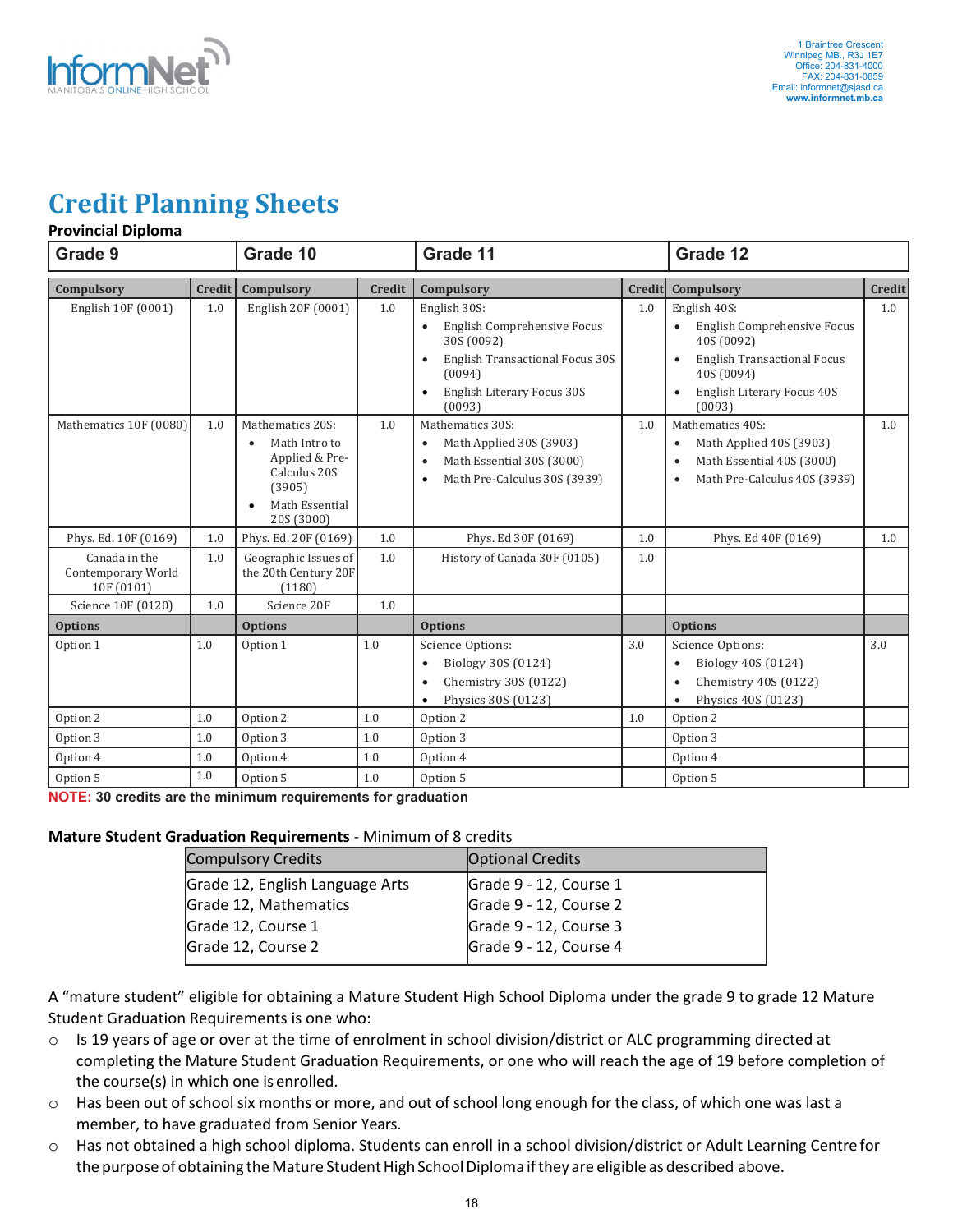

# **Staff Contacts**

| Boyce, Joel - Science                                                                                   | <u>ioel.boyce@sjasd.ca</u>         |  |  |
|---------------------------------------------------------------------------------------------------------|------------------------------------|--|--|
| Carson, Lorne - Math and Science                                                                        | <u>lorne.carson@sjasd.ca</u>       |  |  |
| Davidson, James - English                                                                               | <u>james.davidson@sjasd.ca</u>     |  |  |
| Dunwoody, Suzanne                                                                                       | sdunwoody@pembinatrails.ca         |  |  |
| Hartley, Allison - English,                                                                             | allison.hartley@sjasd.ca           |  |  |
| Hayward, Brian - Chemistry                                                                              | brian.hayward@sjasd.ca             |  |  |
| Kopetsky, Lauree - Current Topics in First Nations, Métis, and Inuit Studies                            | <u>lauree.kopetsky@sjasd.ca</u>    |  |  |
| Lethbridge, Cathy - Computer Science                                                                    | cathy.lethbridge@sjasd.ca          |  |  |
| Mackenzie, Taylor - Physical Education                                                                  | taylor.mackenzie@sjasd.ca          |  |  |
| McCorquodale-Bauer, Matthew -History, English, Geography, Social Studies                                | matthew.mccorquodalebauer@sjasd.ca |  |  |
| Peters, Karlen (JTC) - Global Issues, History (Sem 2)                                                   | karlen.peters@sjasd.ca             |  |  |
| Nemetchek, Joanne (WWC) - Math                                                                          | joanne.nemetchek@sjasd.ca          |  |  |
| Shepherd, Tara (JTC) - Biology                                                                          | tara.shepherd@sjasd.ca             |  |  |
| MacWilliam, Mike (CSHC) - English (Sem 2)                                                               | michael.macwilliam@sjasd.ca        |  |  |
| Smith, Kaitlin - Math                                                                                   | kaitlin.smith@sjasd.ca             |  |  |
| Matyi, Elizabeth - VP: French Immersion                                                                 | elizabeth.matyi@sjasd.ca           |  |  |
| Vincent, Eric (CSHC) - Physiques (Sem 1)                                                                | eric.vincent@sjasd.ca              |  |  |
| Wong, Sarah (CHSC) - Mathématiques au quotidien                                                         | sarah.wong@sjasd.ca                |  |  |
| Metcalf, Tyler (CSHC) - Éducation physique et Éducation à la santé (Sem 2)                              | Tyler.metcalf@sjasd.ca             |  |  |
| Tarrant, Tom - Principal, Psychology, Digital Pictures, 2D Animation, Visual<br>Art, Life/Work/Planning | <u>tom.tarrant@sjasd.ca</u>        |  |  |
| Leeman, Mark - Vice-Principal, Physics, Math                                                            | mark.leeman@sjasd.ca               |  |  |
| Hooper, Cerys - InformNet Administrative Assistant                                                      | cerys.hooper@sjasd.ca              |  |  |